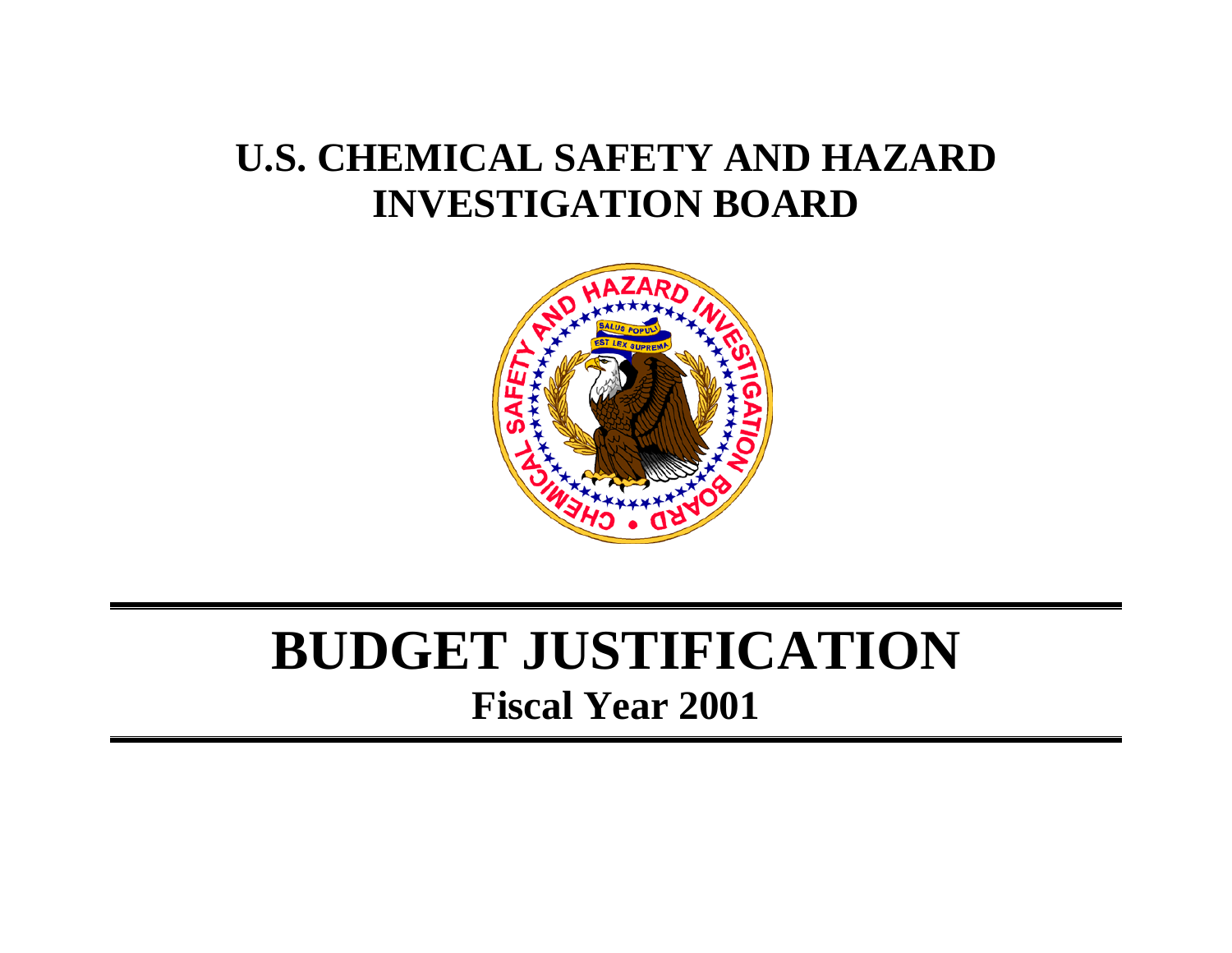# <span id="page-1-0"></span>**GENERAL STATEMENT**

#### **Overview of the Board's Role in Protecting Workers, Communities and the Environment**

The U.S. Chemical Safety and Hazard Investigation Board (the Board or the CSB) was created by the Clean Air Act Amendments of 1990. However, the Board was not funded, and did not begin operations, until January 1998. As the legislative history states: "The principle role of the new chemical safety board is to investigate accidents to determine the conditions and circumstances which led up to the event and to identify the cause or causes so that similar events might be prevented."[1](#page-1-0)

The Board's mission is to enhance the health and safety of the public, workers and the environment by uncovering the underlying causes of accidental chemical releases and using these findings and supporting research to promote preventive actions by both the private and public sectors. The mission is accomplished by:

- State-of-the art investigations of carefully selected major incidents involving the accidental release of hazardous chemicals;
- High quality, easy-to-read, and timely investigation reports that identify the root and contributing causes of these incidents;
- Hazard, safety and data studies designed to complement CSB investigation report and recommendation activities;
- Well-reasoned and precisely targeted recommendations; and
- Effective advocacy activity for these recommendations.

The Board also: (1) provides technical information and assistance to business and industry on causes of and ways to prevent chemical incidents; (2) provides the Congress and executive agencies with independent, expert fact finding and technical advice to assist in developing, implementing, and evaluating chemical safety policy and government-wide resource allocation decisions; and (3) responds to requests for information from the Congress and executive agencies on various matters affecting chemical safety. To carry out these responsibilities, and improve the current state of chemical safety, the Board must maintain a high degree of expertise and readiness in its workforce, and have ready access to the best technical expertise available.

 $1$  Senate Rept. No. 101-228 (Page 3615).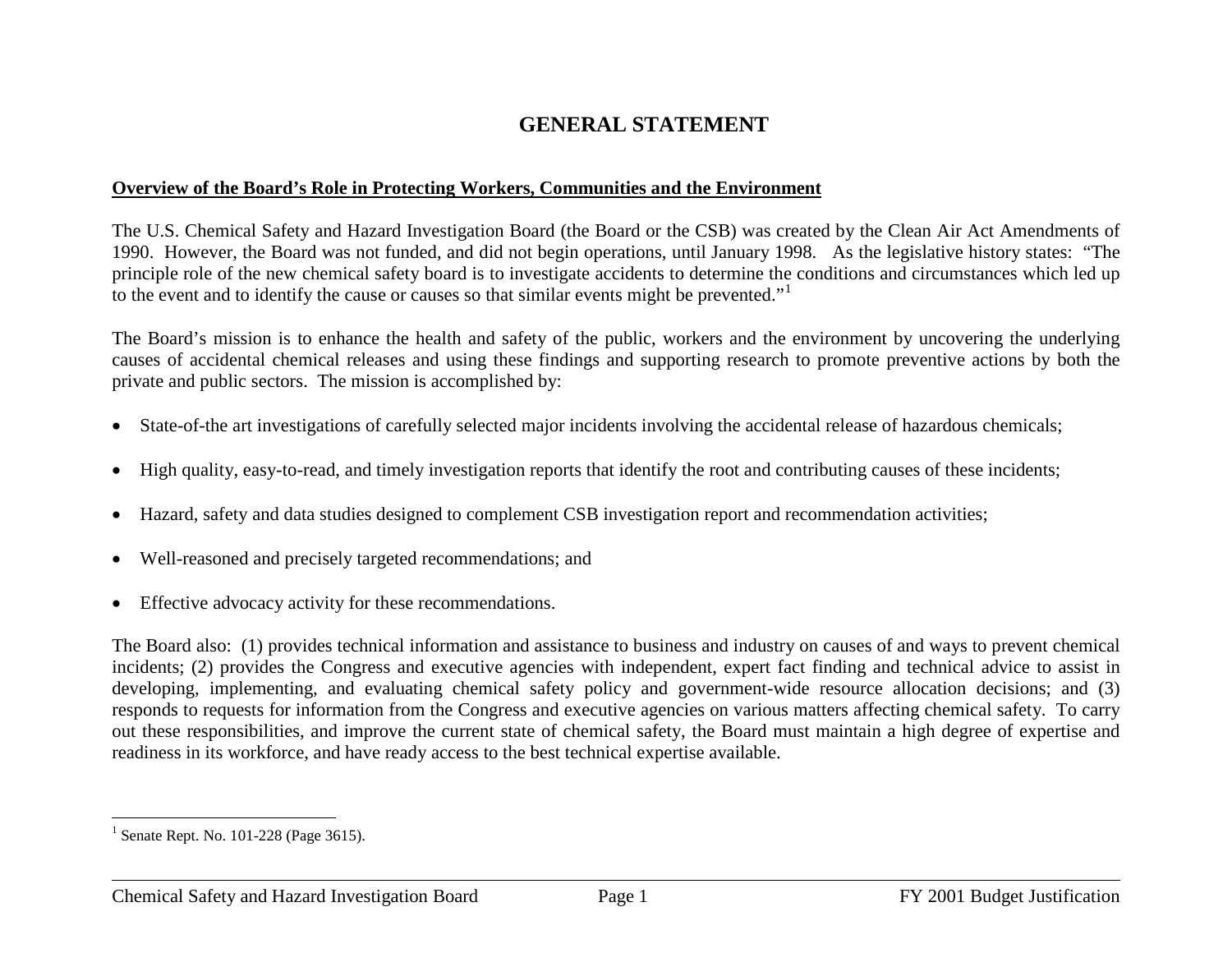#### <span id="page-2-1"></span><span id="page-2-0"></span>**The Board's Fiscal Year 2000 Operations**

#### *Governance –*

The Board's enabling legislation authorizes five Board Members appointed by the President, by and with the advice and consent of the Senate. One of the Board Members also serves as a Chairperson and Chief Executive Officer. For the first eleven months of operations, the Board only had two Members -- a Chairperson and one other Board Member. During this first year, the Chairperson exercised control over all aspects of the Board's operations. At the beginning of the second year, two additional Board Members joined the Board.<sup>[2](#page-2-0)</sup> However, all substantive Board decisions (except for voting on investigation reports) were still made by the Chairperson.

More major investigations and incident review cases were undertaken than could be managed or brought to a timely conclusion. For example, in fiscal year (FY) 1998 five major investigations were authorized, but to date investigation reports have been issued for only three of these investigations. In addition, very substantial Board resources were devoted to activities that did not directly support the conduct and completion of investigations.

Several Board Members questioned this allocation of decision-making power, and the General Counsel was asked to render an opinion about the proper roles and responsibilities of the Board Members. In August 1999, the General Counsel issued a comprehensive memorandum explaining that, legally, the Board as a whole was to make most substantive decisions, while the Chairperson was responsible for day-to-day management and work assignments and implementing Board policy. In October 1999, three of the Board Members accepted the General Counsel's opinion, but the Chairperson requested further legal clarification before implementing the opinion. A conflict with the other Board Members ensued on this issue. Ultimately, the Chairperson resigned his position, and the full Board has requested that the Department of Justice review the General Counsel's opinion. The full Board awaits that opinion. In the meantime, the full Board voted in January 2000, to allocate governing responsibilities among the four Board Members until a new Chairperson is appointed by the President, by and with the advice and consent of the Senate. Thus, all substantive decisions are now made by the full Board rather than by one Chairperson.

#### *Emphasis on Investigations and Safety -*

The newly constituted Board reallocated FY 2000 resources to emphasize investigations and safety, in a manner consistent with Congressional direction.<sup>[3](#page-2-1)</sup> In FY 2000 the Office of Investigations and Safety Programs will receive 48 percent of the Board's

 $2$  The Clean Air Act provides for a Board of five Members, one of whom is the Chairperson. At this time only four of the five Board Members are appointed. A fifth Board Member is needed to assist in the development of the Board.

 $3$  House Conf. Rept. No. 106-379, (Pages 124 and 125)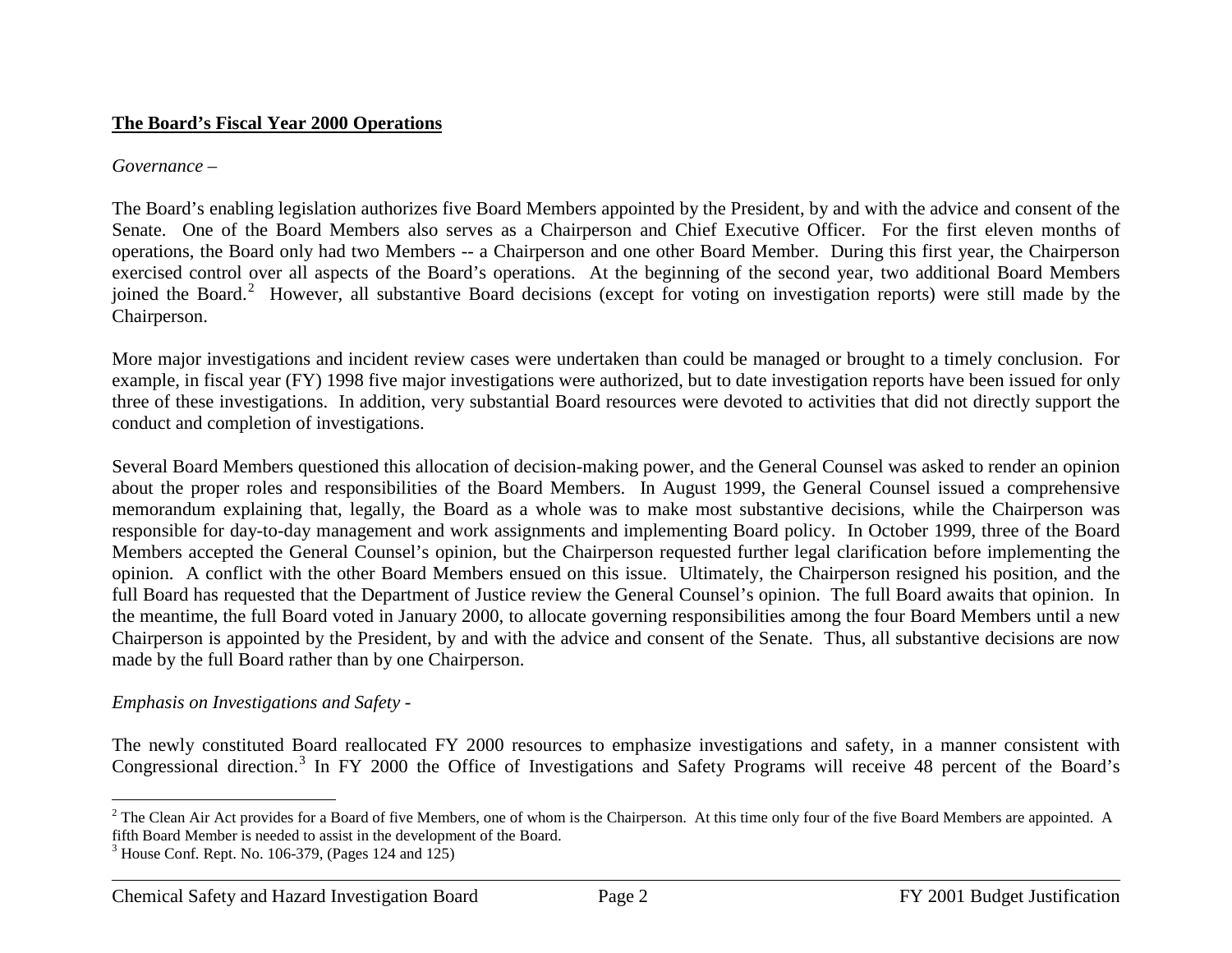<span id="page-3-1"></span><span id="page-3-0"></span>appropriation,<sup>[4](#page-3-0)</sup> and 43 percent of the end-of-year positions, a significant increase from 25 percent of the FY 1999 appropriation and 33 percent of the end-of-year positions. With the increased resources and emphasis, the Board has developed an investigative protocol and incident selection criteria, which the Congress directed it to do. In FY 2000, the Board is addressing the backlog of investigation cases, completing its investigation training plan, developing and implementing a strategic hiring plan. In addition, the Board plans to initiate one safety study to complement investigation activities.

#### *Personnel -*

Beginning in FY 1998, key personnel were hired without the benefit of a strategic plan to guide the addition of staff. As a result of hiring efforts, the size of the Board's staff has increased from 4 to 27, since the beginning of operations in January 1998. However, four problematic issues have emerged as new staff members have been added.

- 1. The Board staff includes only a few employees who possess the expertise necessary for achieving the Board's primary function of incident investigations. It will require major adjustments to refocus and target staff energies on the core mission of investigations.
- 2. The business plan assumed that the Board would be able to rely heavily on expertise that exists in the federal government and private contractors to conduct investigations, rather than hire a large in-house investigation staff. However, the Board did not have the staff or adequate procedures<sup>[5](#page-3-1)</sup> to monitor the contractors to ensure that their activities were consistent with the Board's unique role and mission. As a result, the approach of using federal and private contractors in lieu of staff investigators was ineffective and has severely limited the Board's ability to complete the backlog of Board investigations.
- 3. One of the Board's most difficult challenges is to recruit staff who bring with them the unique chemical safety skills and work experiences needed to carry out the mission of the Board. The small talent pool available for the Board's recruitment needs is primarily found in the oil and chemical-process industries. These potential recruits are highly paid and they are typically living in areas located far from Washington, DC. The Board, therefore, must now devote extensive time and resources to recruit in order to hire and retain staff with chemical-process safety expertise.

It takes six months or longer to identify potential candidates, convince them to accept a job with the federal government, and to have them relocate to the Washington, DC area. Even highly qualified recruits typically require additional extensive training in conducting the Board's root cause investigations. These investigations have a much broader scope and go into far more

 $4$  The calculations for percent of FY 1999 and FY 2000 appropriation exclude rent and other administrative costs.

<sup>&</sup>lt;sup>5</sup> In FY 2000, the Board adopted written procedures that address the procurement of services and now has a policy to only use contractors for specific tasks under close monitoring. These actions should ensure the efficient and effective use of contractors.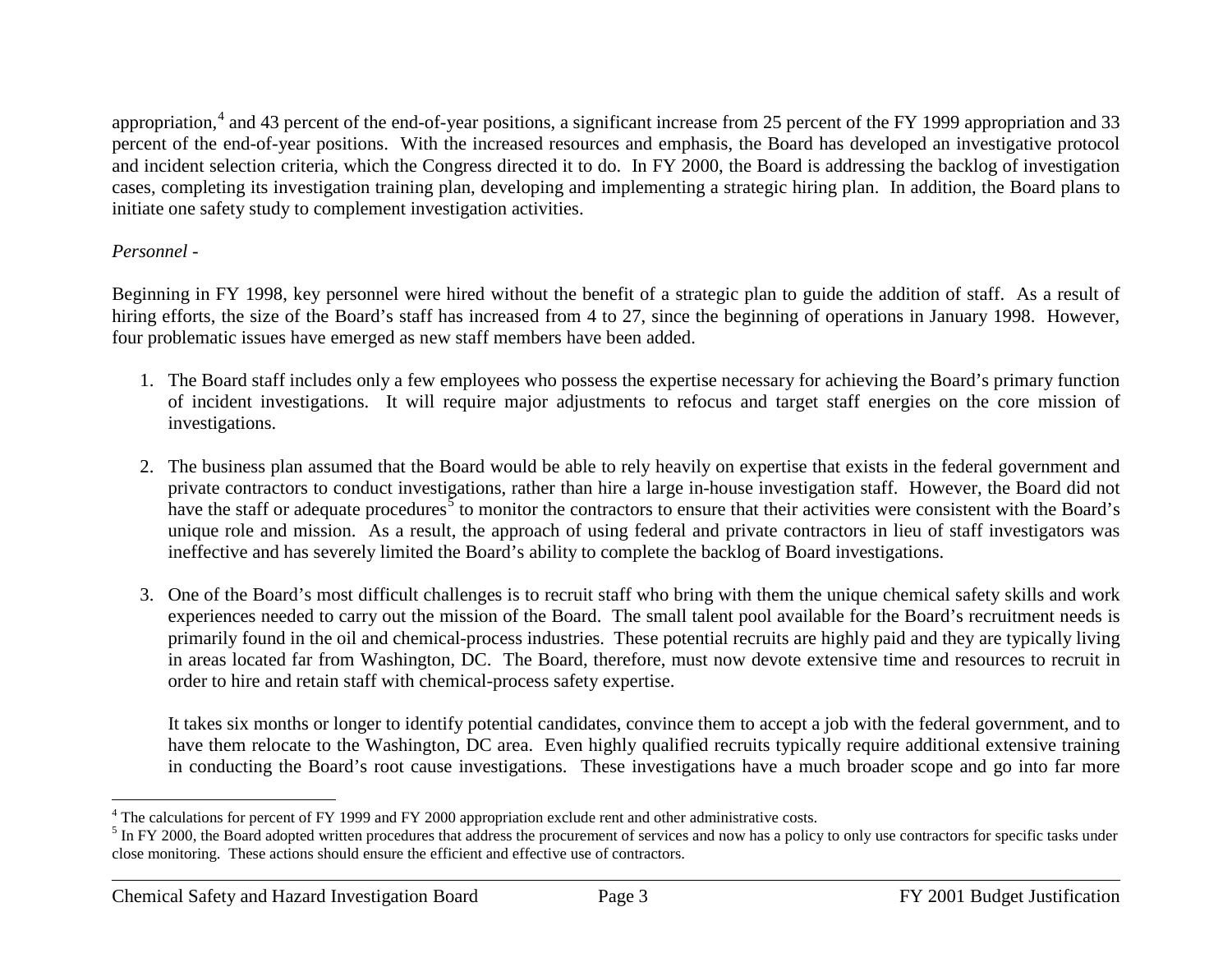depth than those normally conducted in the private sector or by other government agencies. In order to meet the training needs of the staff, the Board will establish an extensive training program in FY 2000.

- 4. In an effort to quickly demonstrate to our stakeholders and Congress that the Board was implementing its Congressional mandate, too many investigations, incident reviews, and studies were initiated. Under such circumstances and pressures, serious errors were made. In some cases, inappropriate personnel were hired. In others, the stress of 60-hour workweeks proved too much, or disputes and concerns about management and governance issues caused personnel to resign and leave significant gaps in this small agency. In its first two years the Board has lost the following personnel:
	- ♦ Chairperson
	- ♦ Chief Operating Officer
	- ♦ Director of Investigations
	- ♦ Lead Investigator
	- ♦ Special Assistant for Research
	- ♦ Manager of Congressional Affairs
	- ♦ Manager of Media Affairs

To correct these problems the Board will focus on personnel management issues in FY 2000. Specifically, the Board will concentrate on the retention and retraining of current staff, and on hiring and training the best technical professional staff. By the end of FY 2000, the Board anticipates having 40 employees. These efforts will enable the Board to complete its investigation reports and other products in a more timely manner.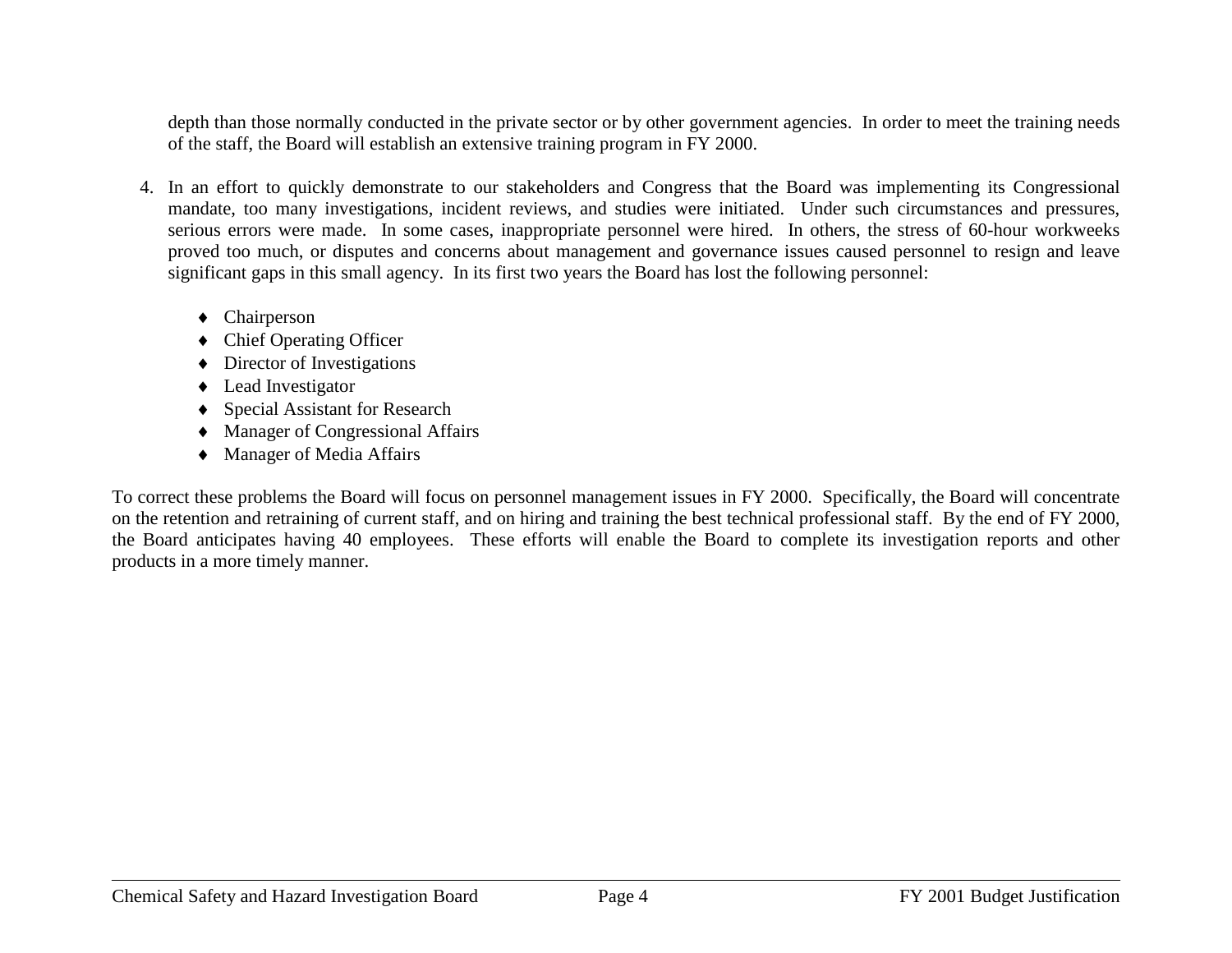#### <span id="page-5-0"></span>**The Board's FY 2001 Budget Request**

#### *Overall –*

The Board's budget request for FY 2001 is \$9,000,000.<sup>[6](#page-5-0)</sup> This represents a 12.9 percent increase over its FY 2000 appropriation of \$7,969,600. This amount represents the funding necessary for the Board to maintain a stable operating program and perform a modest number of incident investigations. It will also allow the Board to evaluate and revise its incident selection criteria, investigation protocol, and procedures for tracking recommendations. In addition, the Board will be able to initiate one safety study to complement its investigation and related activities. Finally, the increase will permit the Board to conduct monthly public meetings and hire two additional staff members in its Office of Investigations and Safety Programs.

#### *Key Components –*

The key components of the Board's total budget are 46 percent for personnel (salary and benefits), 6 percent for rent, and 32 percent for support contracts. In its deliberate effort to limit the growth of its budget and to use the majority of its funds in support of investigation and related activities, the Board outsourced most of its administrative activities. This results in streamlined internal business processes and allows the maximum number of positions to be allocated to investigation and safety program staff. Whenever possible, the Board buys, through support contracts, specific technical expertise (e.g., performance of laboratory tests on evidence from an incident scene) in lieu of building that particular capability, thus conserving resources.

### *Constraints –*

- Full Operational Capacity. The Board began operations in FY 1998 and anticipated a three-year start up period. However, limited resources were available for establishing the infrastructure. As a result, the Board may not have full operational capacity until FY 2001 or FY 2002. Board staff will have to promulgate proposed final regulations, finalize interagency coordination memoranda of understanding (MOU) with other government agencies, evaluate and finalize internal operating procedures, and conduct strategic planning for future program emphasis and resource requirements.
- Personnel. Although the Board will focus on personnel management efforts in FY 2000, the Board may not be able to hire and train all the investigation and safety program staff as planned for FY 2000. Some of the hiring and training activities may continue into FY 2001, and may affect the expected workload in the investigation and related activities function.

<sup>&</sup>lt;sup>6</sup> As authorized in its enabling statute, the Board, as an independent agency, is authorized to submit its own budget request directly to the Congress, simultaneously transmitting a copy to the Executive Branch.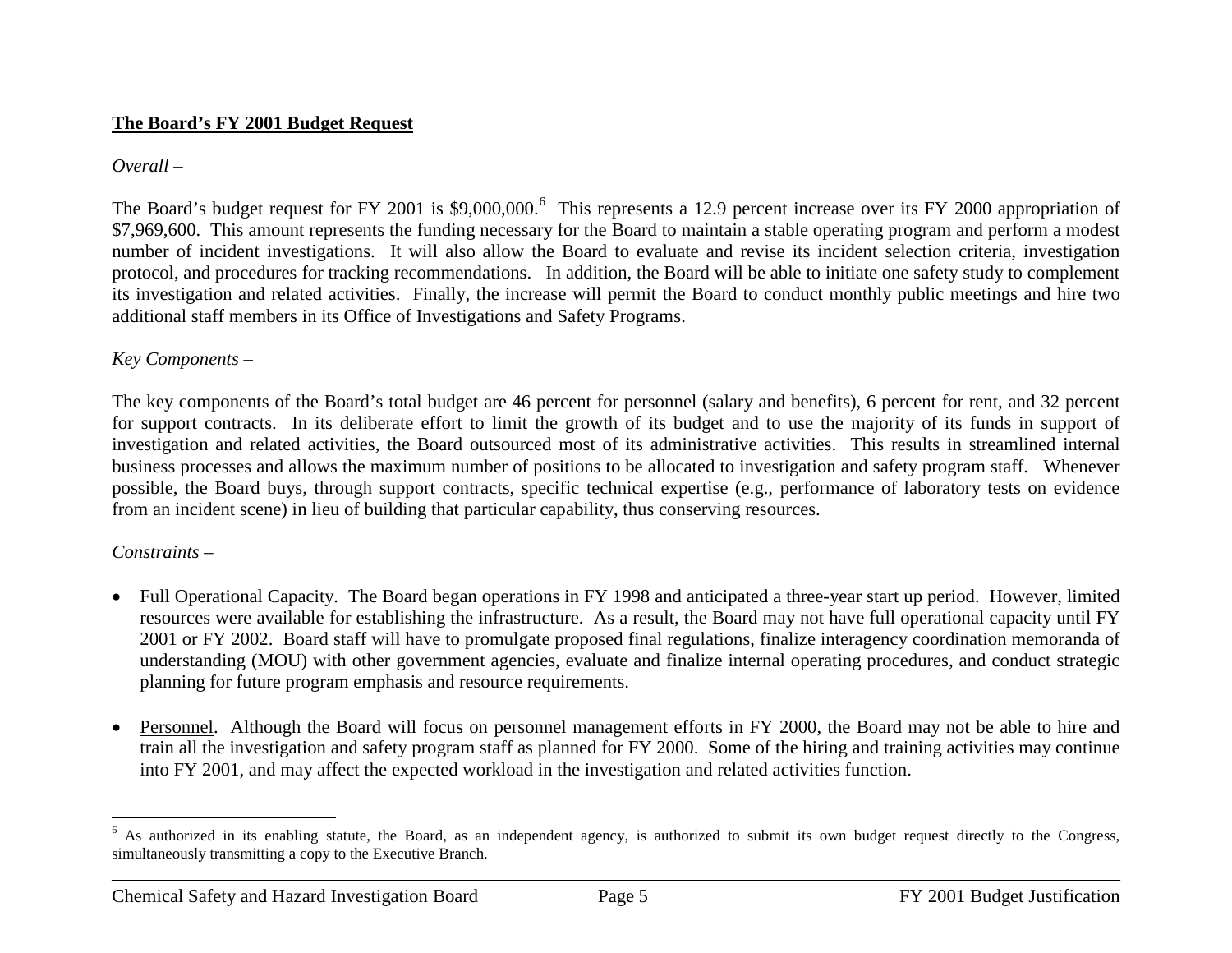#### <span id="page-6-0"></span>**FY 2001 BUDGET APPROPRIATION LANGUAGE**

#### CHEMICAL SAFETY AND HAZARD INVESTIGATION BOARD Federal Funds

General and Special Funds

#### SALARIES AND EXPENSES

For necessary expenses of the Chemical Safety and Hazard Investigation Board in carrying out activities pursuant to section  $112(r)(6)$ of the Clean Air Act, 42 U.S.C. § 7412, including hire of passenger vehicles and for services as authorized by 5 U.S.C. § 3109 but at rates for individuals not to exceed the per diem equivalent to the maximum rate payable for senior level positions under 5 U.S.C. § 5376, and for uniforms, or allowances therefor, as authorized by law (5 U.S.C. § 5901 - 5902), \$9,000,000 to be available until expended.<sup>[7](#page-6-0)</sup>

 $7$  For FY 2001, and subsequent years, the Board desires Congressional approval for its appropriations to be available until expended. Because of the nature of chemical incident occurrence, it is not possible to accurately forecast budget requirements for incident investigation from year to year. With the approval of Congress, making funds available until expended will permit the Board to carryover unused funds in years when large numbers of significant investigations are not conducted so that they may be used in other years when additional funding is required. This is consistent with budget authorities of other agencies, such as the National Transportation Safety Board and the Federal Emergency Management Agency, where predictions of future activities are difficult to make.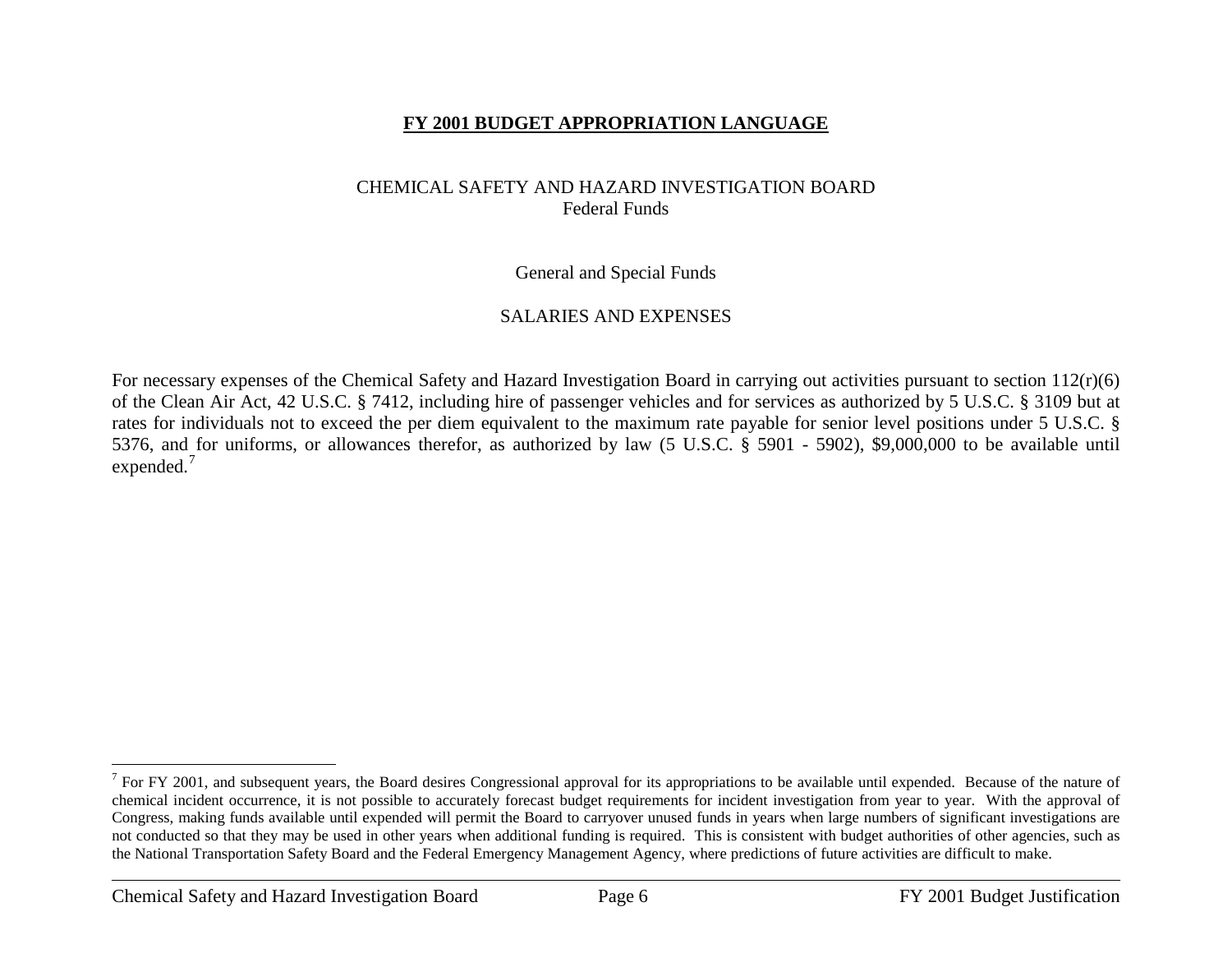## **MAJOR ACCOMPLISHMENTS BY FUNCTION**<sup>1</sup>

| <b>Function</b>                                             | <b>Projected for FY 2000</b>                                                                                                                                                                                                                                                                                                                                                                                                                                                                                                                                         | <b>Planned for FY 2001</b>                                                                                                                                                                                                                                                                                                                                                                                                                                                                             |
|-------------------------------------------------------------|----------------------------------------------------------------------------------------------------------------------------------------------------------------------------------------------------------------------------------------------------------------------------------------------------------------------------------------------------------------------------------------------------------------------------------------------------------------------------------------------------------------------------------------------------------------------|--------------------------------------------------------------------------------------------------------------------------------------------------------------------------------------------------------------------------------------------------------------------------------------------------------------------------------------------------------------------------------------------------------------------------------------------------------------------------------------------------------|
| 1 - Incident Investigation and<br><b>Related Activities</b> | Initiate Incident Investigations (2)<br>$\bullet$<br>Issue Final Investigation Reports (3)<br>$\bullet$<br>Issue Incident Report Bulletins (one for each completed<br>$\bullet$<br>investigation report)<br>Establish Procedures for Follow-up on<br>$\bullet$<br>Recommendations<br>Complete Investigative Protocol<br>$\bullet$<br><b>Complete Incident Selection Procedure</b><br>$\bullet$<br>Complete Study on Incident Selection<br>$\bullet$<br>Complete Investigation Training Plan<br>$\bullet$<br>Develop and Implement Strategic Hiring Plan<br>$\bullet$ | Initiate Incident Investigations (4)<br>$\bullet$<br>Issue Final Investigation Reports (2)<br>$\bullet$<br>Issue Incident Report Bulletins (one for each completed<br>$\bullet$<br>investigation report)<br>Implement and Evaluate Procedures for Follow-up on<br>$\bullet$<br>Recommendations<br>Field Evaluate Investigative Protocol<br>$\bullet$<br>Validate and Revise Incident Selection Procedure<br>$\bullet$<br>Evaluate Strategic Hiring Plan<br>$\bullet$<br>On-going Training<br>$\bullet$ |
| 2 - Special Safety Studies and<br><b>Technical Guidance</b> | <b>Initiate Safety Study</b><br>$\bullet$<br>Complete 10-Year Incident Database Report<br>$\bullet$                                                                                                                                                                                                                                                                                                                                                                                                                                                                  | Complete FY 2000 Safety Study<br>$\bullet$<br><b>Initiate Safety Study</b><br>$\bullet$                                                                                                                                                                                                                                                                                                                                                                                                                |
| 3 - Technical Information and<br><b>Assistance</b>          | Beta-test Near Real-Time Chemical Incident Reports<br>$\bullet$<br>Center<br><b>Establish Technical Library</b><br>$\bullet$<br>Develop and Deliver Technical Information and<br>$\bullet$<br><b>Educational Material</b>                                                                                                                                                                                                                                                                                                                                            | Evaluate and Refine Near Real-Time Chemical Incident<br>$\bullet$<br><b>Reports Center</b><br>Develop Automated Process for Receiving and Analyzing<br>$\bullet$<br><b>NRC</b> Incident Reports<br>Develop and Deliver Technical Information and<br>$\bullet$<br><b>Educational Material</b>                                                                                                                                                                                                           |
| <b>4 - Recurring Reports and</b><br><b>Services</b>         | Issue FY 1998 and FY 1999 Annual Reports<br>$\bullet$<br><b>Issue FY 1999 Financial Statements</b><br>$\bullet$                                                                                                                                                                                                                                                                                                                                                                                                                                                      | Issue FY 2000 Annual Report<br>$\bullet$<br><b>Issue FY 2000 Financial Statements</b><br>$\bullet$                                                                                                                                                                                                                                                                                                                                                                                                     |
| <b>5 - Executive Direction</b>                              | Develop FY2001-2006 Strategic Plan<br>$\bullet$<br>Develop FY2001 Performance Plan<br>$\bullet$<br>Draft Interagency Coordination MOUs with Key<br>$\bullet$<br><b>Government Agencies</b><br>Prepare Administrative and Programmatic Directives<br>$\bullet$<br>and Proposed Regulations<br>Develop Strategic Plans for Program Offices<br>$\bullet$<br>Lease New Board Office Location<br>$\bullet$<br><b>Conduct Monthly Public Meetings</b>                                                                                                                      | Develop FY2002 Performance Plan<br>$\bullet$<br>Finalize Interagency Coordination MOUs with Key<br>$\bullet$<br><b>Government Agencies</b><br>Promulgate Proposed Final Regulations<br>$\bullet$<br>Complete Internal Control Study<br>$\bullet$<br><b>Conduct Monthly Public Meetings</b><br>$\bullet$                                                                                                                                                                                                |

<sup>1</sup> These represent major planned accomplishments, not the full range of work regularly occurring within the various program offices.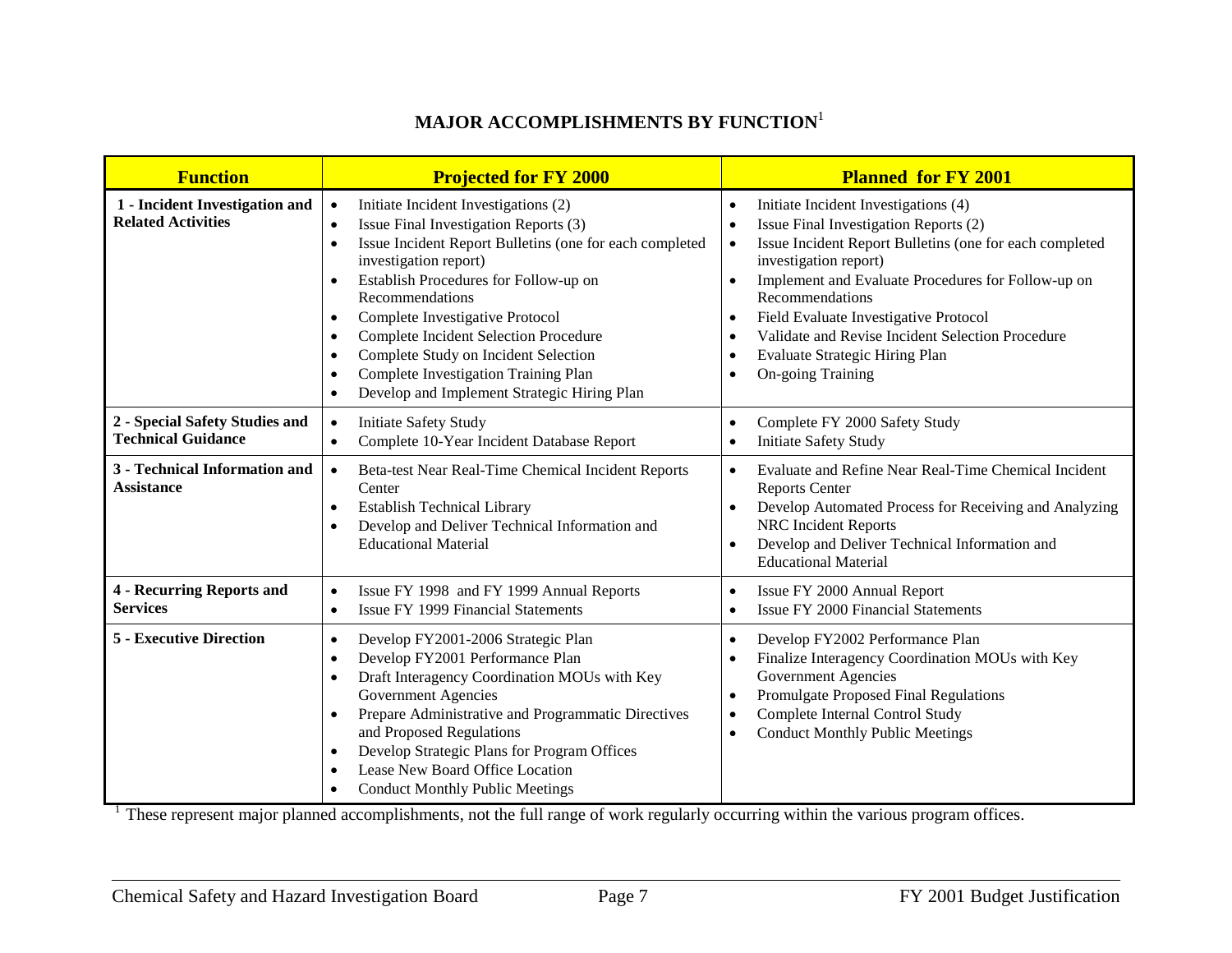#### **CHEMICAL SAFETY AND HAZARD INVESTIGATION BOARD REVISED FISCAL YEAR EXPENSES**

(in thousands of dollars)

| <b>Object Classification</b>                         | <b>FY 1999</b><br><b>Actual</b> | <b>FY 2000</b><br><b>Available Funding</b> | <b>FY 2001</b><br><b>Estimate</b>  |
|------------------------------------------------------|---------------------------------|--------------------------------------------|------------------------------------|
|                                                      | \$<br>2,375                     | $\boldsymbol{\mathsf{S}}$<br>3,435         | $\boldsymbol{\mathsf{S}}$<br>4,156 |
|                                                      | 132                             | 459                                        | 545                                |
|                                                      |                                 | 7                                          | 5                                  |
|                                                      | 356                             | 746                                        | 549                                |
| Communications, utilities, and miscellaneous charges | 217                             | 235                                        | 173                                |
|                                                      | 47                              | 117                                        | 95                                 |
|                                                      | 3,030                           | 2,385                                      | 2,921                              |
|                                                      | 151                             | 289                                        | 271                                |
|                                                      | 192                             | 297                                        | 285                                |
|                                                      |                                 |                                            |                                    |
| $\sim$ $\sim$ $\sim$<br>. .                          | \$<br>6,500                     | \$<br>7,970                                | \$<br>9,000                        |

 $<sup>1</sup>$  Includes training</sup>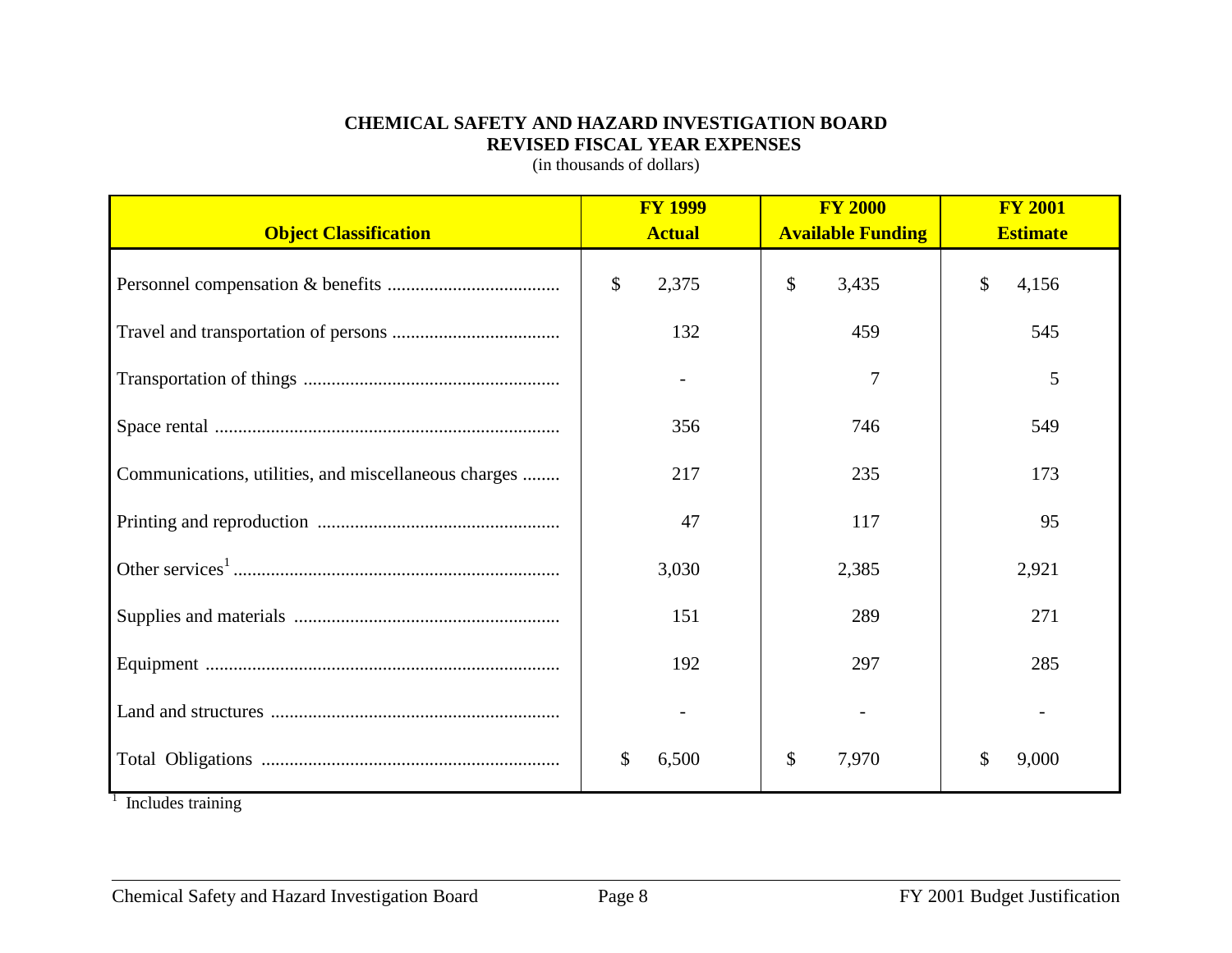#### **ANALYSIS OF CHANGE**

(in thousands of dollars)

|                                                                                                                                                                                                                                                                      | \$7,970                                                               |
|----------------------------------------------------------------------------------------------------------------------------------------------------------------------------------------------------------------------------------------------------------------------|-----------------------------------------------------------------------|
| <b>Summary of Adjustments to Base and Built-In Changes:</b>                                                                                                                                                                                                          |                                                                       |
| <b>Personnel Cost Increases</b> <sup>1</sup>                                                                                                                                                                                                                         |                                                                       |
|                                                                                                                                                                                                                                                                      | 139<br>437<br>145                                                     |
|                                                                                                                                                                                                                                                                      | 721                                                                   |
| <b>Nonpersonnel Cost Increases</b>                                                                                                                                                                                                                                   |                                                                       |
| Other services: consulting \$430; information systems contractual services \$123; administrative systems contractual services:<br>Equipment: computer equipment \$7; information systems software \$6; investigation equipment (\$18), communication equipment (\$7) | (197)<br>86<br>(2)<br>(62)<br>(22)<br>536<br>(18)<br>(12)<br>$\Omega$ |
|                                                                                                                                                                                                                                                                      | 309                                                                   |
|                                                                                                                                                                                                                                                                      | \$1,030                                                               |
|                                                                                                                                                                                                                                                                      | 9,000                                                                 |
|                                                                                                                                                                                                                                                                      |                                                                       |

 $1$  Benefits are calculated at 22 percent of base pay.

 $2$  FY 2001 pay raise estimated at 5 percent of base pay.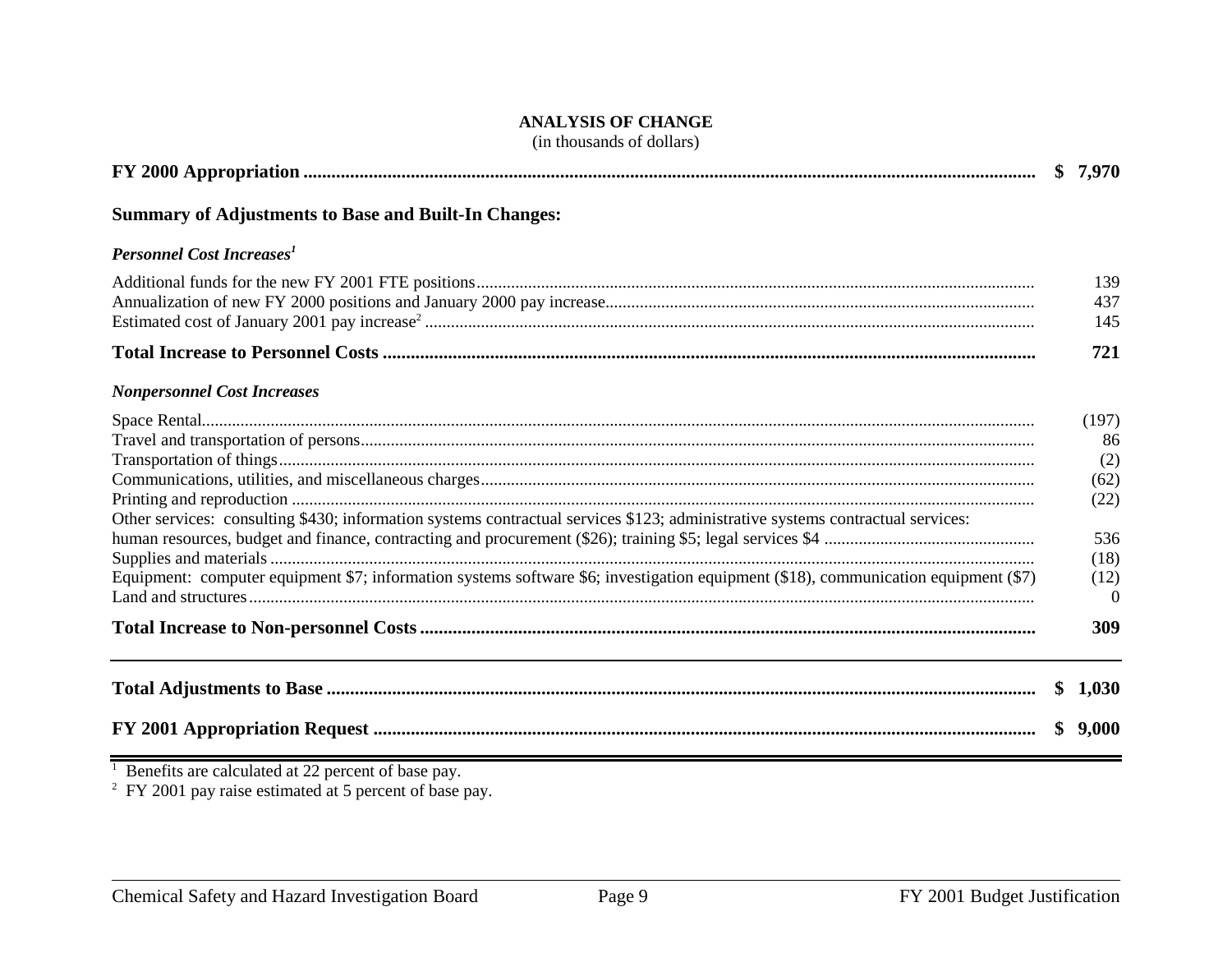#### **EXPLANATION OF ANALYSIS OF CHANGE**  (Significant Adjustments)

*Personnel Costs*: Staffing levels will increase from 40 to 42 full-time positions to achieve the planned accomplishments for FY 2001. An increase of \$139,000 will be required to pay the compensation for the new employees. Additional funding of \$437,000 is required to annualize the compensation for employees hired in FY 2000, and to pay costs of the January 2000 pay increase. Finally, we estimate an increase of \$145,000 will be needed to fund January 2001 pay increase.

*Space Rental*: Space rental costs will decrease by \$197,000 in FY 2001. In FY 2000, the Board budgeted for additional space to accommodate new hires who cannot fit into the current office space and for "swing space" while the Board relocates its office space. This relocation is necessary because the Board's current lease expires September 30, 2000.

*Travel and Transportation of Persons:* Most of the \$86,000 increase is for travel associated with investigations and related activities. The increase reflects the additional investigations planned for FY 2001, additional trips to incident sites for follow-up work, on-the-job training for CSB trainee investigators, and travel for formal training courses.

*Communications, Utilities, and Miscellaneous Charges* The decrease of \$62,000 is mostly attributable to the Board buying furniture in FY 2000 after moving to new office space. Furniture rental costs for FY 2000 are estimated at \$70,000, and this cost will not be incurred in FY 2001.

*Printing and Reproduction*: The estimated costs are higher in FY 2000 because the Board plans to issue investigation reports, two annual reports, and a 10-year incident database report. In FY 2001, the Board expects to issue fewer documents and make greater use of distribution through the internet, resulting in a net reduction of \$22,000.

*Other Services*: The Board plans on a significant increase in incident investigation and related activities in FY 2001. This includes an increase of \$430,000 for consultants to support investigative capabilities, training and guidance, laboratory analyses on materials and review of technical literature. The Board's information systems contractual services are estimated to increase by \$123,000. This reflects a full year's funding for the agency's technology infrastructure support. The Board is anticipating a decrease in administrative services (e.g., financial, personnel, procurement etc) of \$26,000, due to the consolidation of these services under one vendor for FY 2001. Training for CSB staff is increased by \$5,000 and legal services are increased by \$4,000. This results in a net increase of \$536,000 for FY 2001.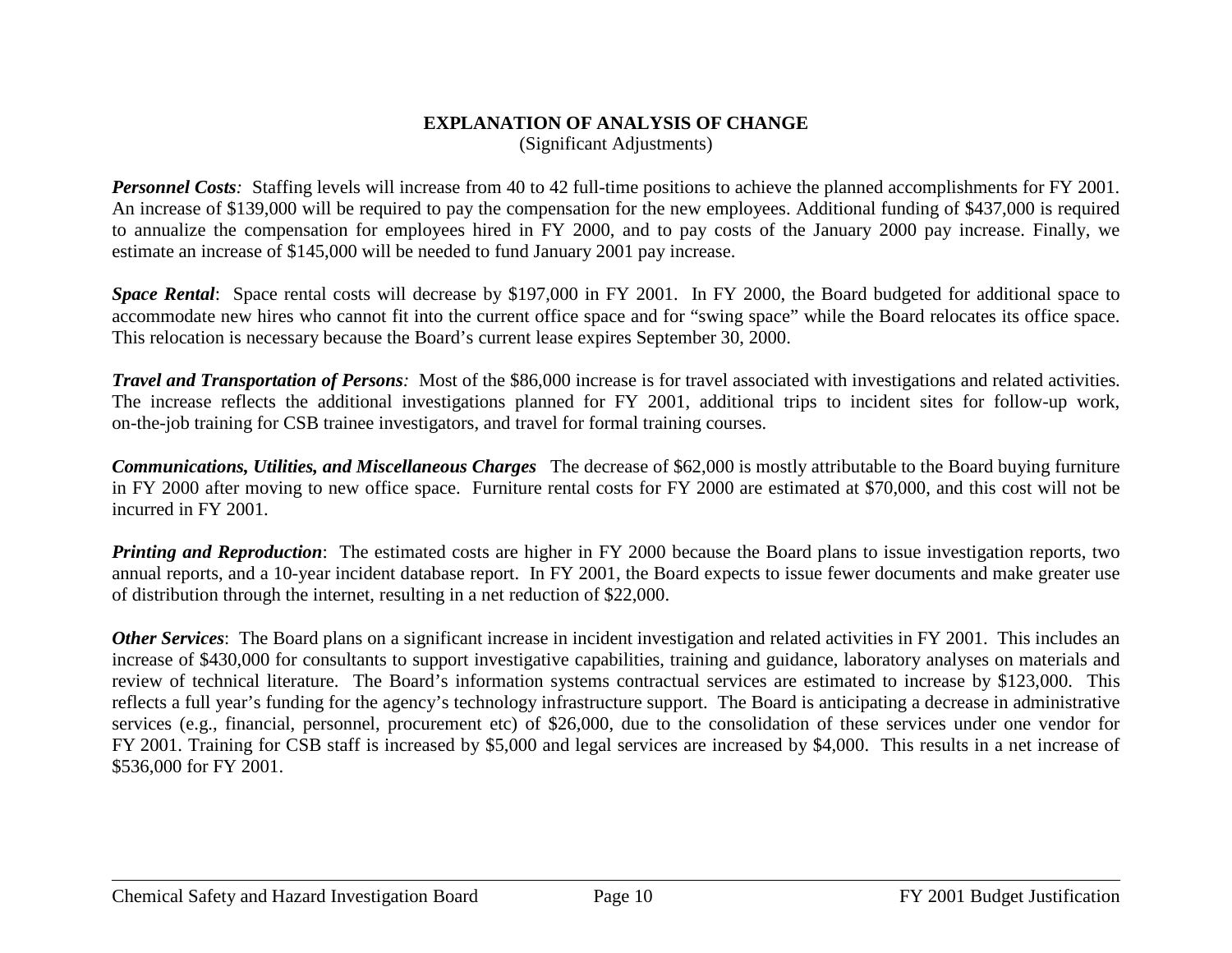*Supplies and Materials*: Office supplies are budgeted to increase by \$6,000. However, in FY 2000 the investigative supplies and material estimate includes a build-up of supplies such as the Investigation "go-kits" of which \$24,000 is not needed in FY 2001. This results in a net decrease of \$18,000 for Supplies and Materials in FY 2001.

*Equipment*: Computer equipment is budgeted to increase \$7,000, and software maintenance and upgrades to increase by \$6,000 in FY 2001. However, in FY 2000 the Board budgeted \$18,000 for equipment and \$7,000 for communications equipment to support increases in the investigation staff. Because the Board only plans to fill two positions in FY 2001, these costs will not be incurred. The result is a net reduction of \$12,000 for FY 2001.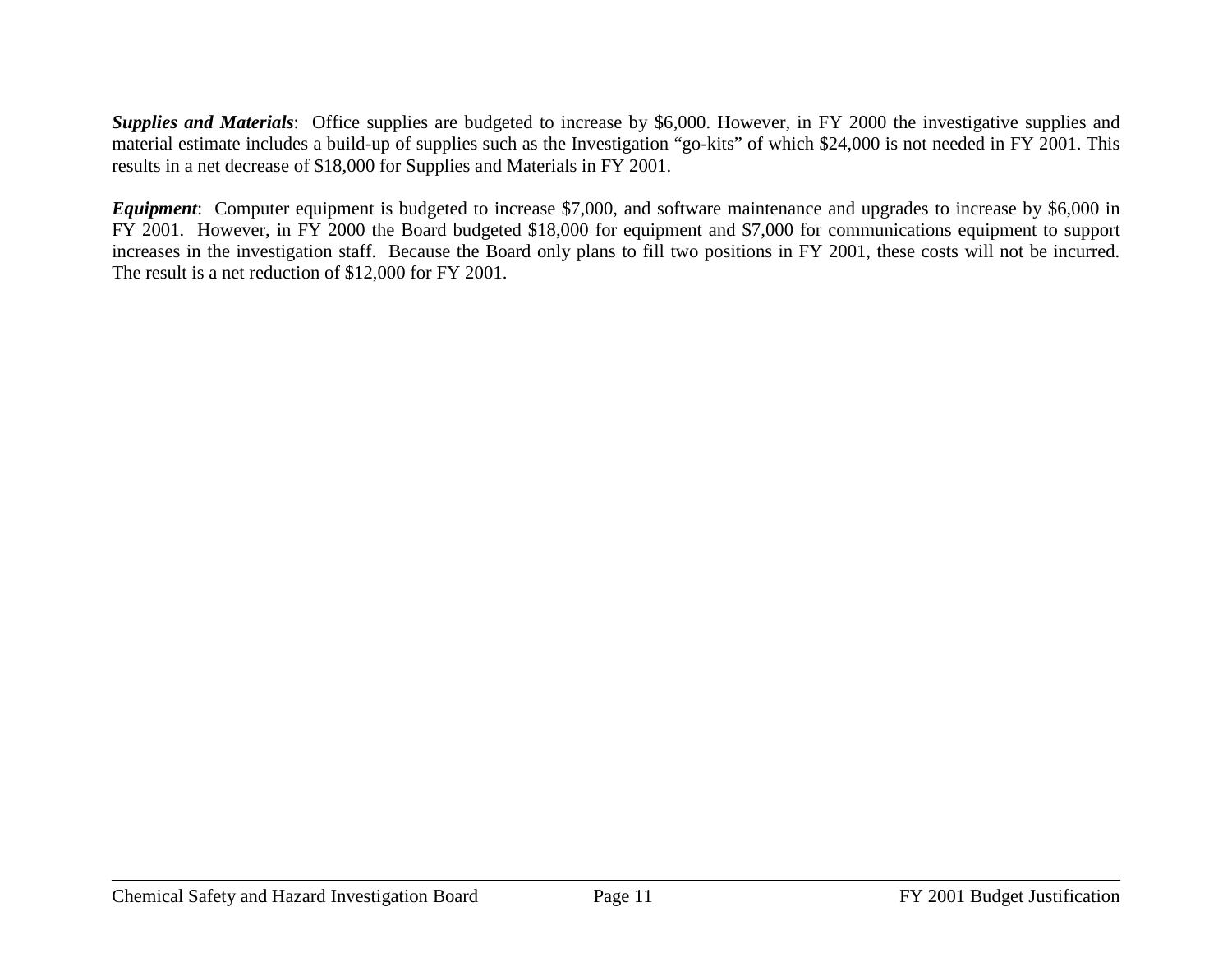#### **CHEMICAL SAFETY AND HAZARD INVESTIGATION BOARD TOTAL WORKYEAR AND COST REQUIREMENTS**

(in thousands of dollars)

|                                             | <b>FY 1999</b><br><b>Actual</b> |                             | <b>FY 2000</b><br><b>Available Funding</b> |                | <b>FY 2001</b><br><b>Estimate</b> |                |
|---------------------------------------------|---------------------------------|-----------------------------|--------------------------------------------|----------------|-----------------------------------|----------------|
| <b>Function</b>                             | <b>Workyears</b> <sup>4</sup>   | <b>Dollars</b> <sup>5</sup> | <b>Workyears</b> <sup>4</sup>              | <b>Dollars</b> | <b>Workyears</b>                  | <b>Dollars</b> |
| <b>Direct Costs</b>                         |                                 |                             |                                            |                |                                   |                |
| Personnel <sup>1</sup>                      | 23.0                            | \$2,097                     | 29.1                                       | \$2,996        | 35.3                              | \$3,612        |
| NonPersonnel <sup>2</sup>                   |                                 | 3,012                       |                                            | 2,623          |                                   | 3,201          |
|                                             |                                 |                             |                                            |                |                                   |                |
| Indirect Costs <sup>3</sup>                 |                                 |                             |                                            |                |                                   |                |
| Personnel                                   | 3.8                             | 278                         | 6.2                                        | 439            | 6.7                               | 545            |
| NonPersonnel                                |                                 | 1,113                       |                                            | 1,912          |                                   | 1,642          |
|                                             |                                 |                             |                                            |                |                                   |                |
| <b>Total Workyear and Cost Requirements</b> | 26.8                            | \$6,500                     | 35.3                                       | \$7,970        | 42.0                              | \$9,000        |

<sup>1</sup> Direct personnel costs include the salaries, which are set by law, for the five Board members.

<sup>2</sup> Direct nonpersonnel costs are directly attributable to functional areas, such as travel costs associated with the field portion of an investigation.

<sup>3</sup> Indirect costs are costs that support the Board, but are not tied directly to a function.

<sup>4</sup> Total workyears are less than the end of year employment level because we hire employees throughout the fiscal year.

 $5$  FY 1999 Dollars have been restated to reflect the methodology of cost allocation used for FY 2000 and FY 2001. Specifically, all costs associated with space rental, communications, utilities, and miscellaneous charges are reflected as indirect costs.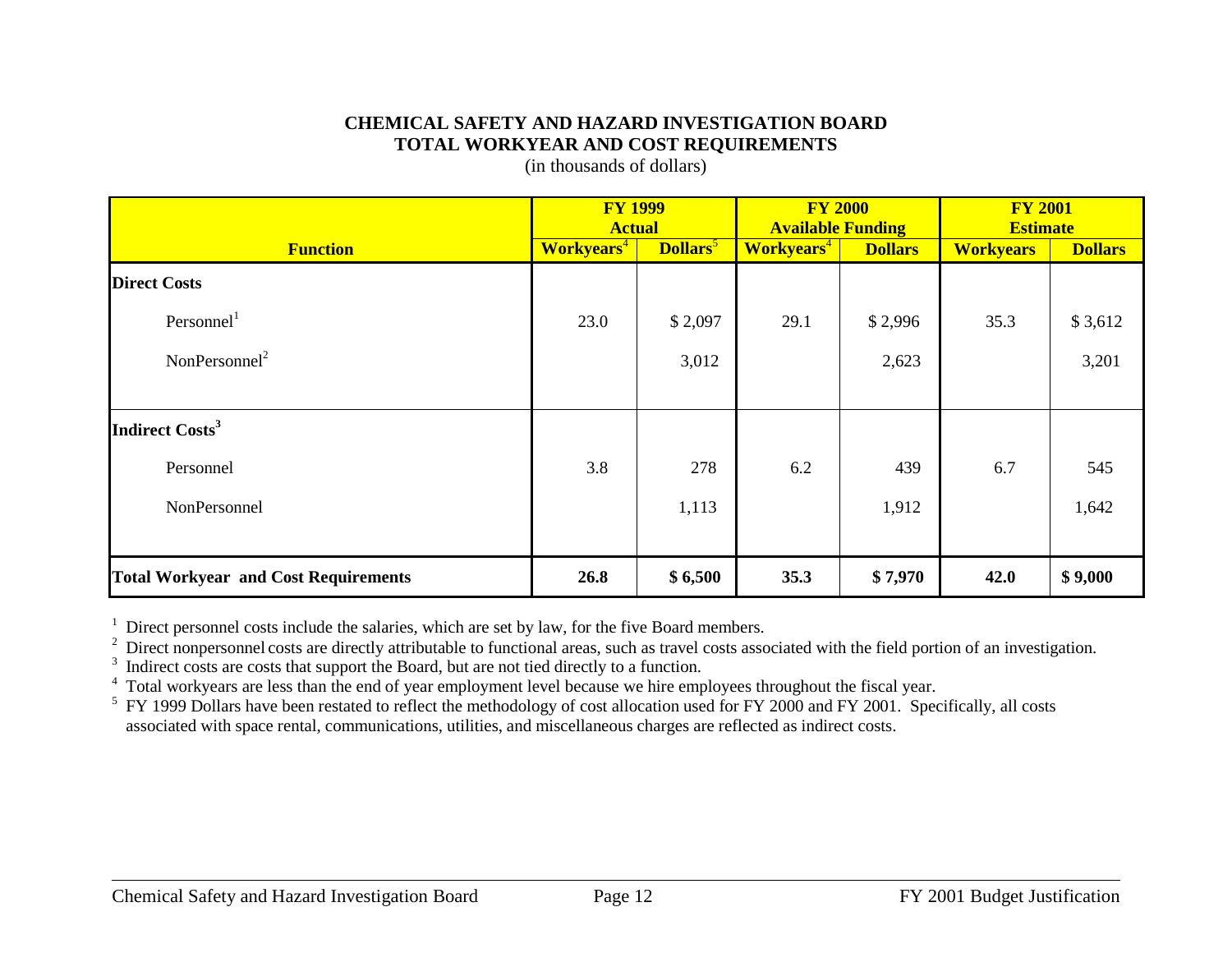#### **CHEMICAL SAFETY AND HAZARD INVESTIGATION BOARD TOTAL DIRECT COSTS1 BY FUNCTION**

(in thousands of dollars)

|                                                   | $\overline{FY}$ 1999 $\overline{P}$ |                | <b>FY 2000</b>           |                | <b>FY 2001</b>   |                |  |
|---------------------------------------------------|-------------------------------------|----------------|--------------------------|----------------|------------------|----------------|--|
|                                                   | <b>Actual</b>                       |                | <b>Available Funding</b> |                | <b>Estimate</b>  |                |  |
| <b>Function</b>                                   | <b>Workyears</b>                    | <b>Dollars</b> | <b>Workyears</b>         | <b>Dollars</b> | <b>Workyears</b> | <b>Dollars</b> |  |
| 1 - Incident Investigation and Related Activities | 10.7                                | \$2,446        | 14.9                     | \$3,369        | 19.2             | \$4,199        |  |
|                                                   |                                     |                |                          |                |                  |                |  |
| 2 - Special Safety Studies and Technical Guidance | 1.0                                 | 284            | 2.9                      | 488            | 4.1              | 670            |  |
| 3 - Technical Information and Assistance          | 4.1                                 | 1,008          | 2.3                      | 602            | 2.7              | 730            |  |
| 4 - Recurring Reports and Services                | 1.5                                 | 334            | 0.8                      | 101            | 1.0              | 122            |  |
| <b>5</b> - Executive Direction                    | 5.7                                 | 1,037          | 8.2                      | 1,059          | 8.3              | 1,092          |  |
| <b>TOTAL DIRECT COSTS</b>                         | 23.0                                | \$5,109        | 29.1                     | \$5,619        | 35.3             | \$6,813        |  |

 $1$  Direct costs include personnel costs and nonpersonnel costs (e.g. investigative travel, printing, information technology, and contractual services) that can be attributed to specific functions.

<sup>2</sup> FY 1999 Dollars have been restated to reflect the methodology of cost allocation used for FY 2000 and FY 2001. Specifically, all costs associated with space rental, communications, utilities, and miscellaneous charges are reflected as indirect costs.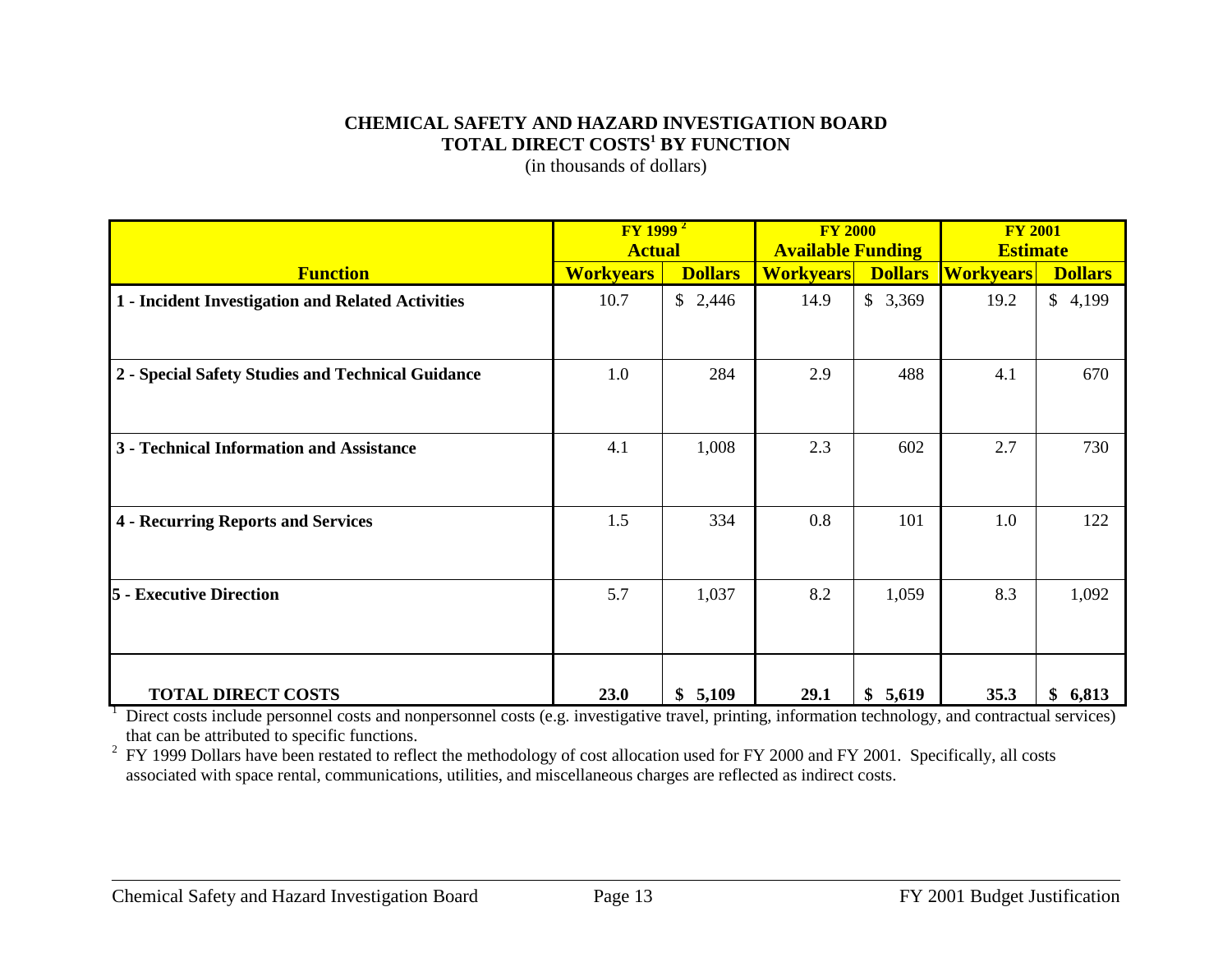#### **FUNCTION 1 – INCIDENT INVESTIGATION AND RELATED ACTIVITIES** (in thousands of dollars)

|                                                                | <b>FY 1999</b><br><b>Actual</b> |                | <b>FY 2000</b><br><b>Available Funding</b> |                | <b>FY 2001</b><br><b>Estimate</b> |                |
|----------------------------------------------------------------|---------------------------------|----------------|--------------------------------------------|----------------|-----------------------------------|----------------|
| <b>Function</b>                                                | <b>Workvears</b>                | <b>Dollars</b> | <b>Workvears</b>                           | <b>Dollars</b> | <b>Workvears</b>                  | <b>Dollars</b> |
| <b>INCIDENT INVESTIGATION AND</b><br><b>RELATED ACTIVITIES</b> | 10.7                            | \$2,446        | 14.9                                       | \$3,369        | 19.2                              | \$4,199        |

This function encompasses activities that support investigation of chemical incidents and the development of safety recommendations. These activities include conducting field investigation, evidence analysis, and the production of reports that identify the root and contributing causes of incidents. These reports also include recommendations for the prevention of future similar incidents. The Board also conducts ongoing advocacy activity to promote the adoption of its recommendations.

Incident investigations are conducted pursuant to Section 112(r)(6)(C)(i) of the Clean Air Act Amendments of 1990. Each incident is unique and most are very complex. Extensive time and resources must be devoted to researching and analyzing all aspects of the incident. Additional research is required to develop sound recommendations for prevention.

The incidents investigated by the Board involve diverse manufacturing operations that typically use dissimilar equipment and proprietary technologies. The Board's investigations require knowledge and resources that go beyond those generally used to conduct typical public and private sector investigations. Depending upon the complexity of the incident, availability of documents, and other matters that may impede progress, a report may take 12 to 24 months to complete.

An Investigator-In-Charge is responsible for each investigation. Additional personnel from the Office of Investigations and Safety Programs are assigned based upon the complexity of the incident. The investigators are responsible for gathering and analyzing the evidence to determine the root and contributing causes. The Safety Programs staff are responsible for the development of recommendations that are feasible and precise. The Board contracts with consultants if the incident involves subjects outside the expertise of Board personnel.

Other Board personnel who support investigations are the attorneys who are involved with legal issues (e.g., company claims of confidential business information and Freedom of Information Act requests). Additional personnel establish and operate the field command center, assist the investigators by obtaining documents, and schedule witness and media interviews.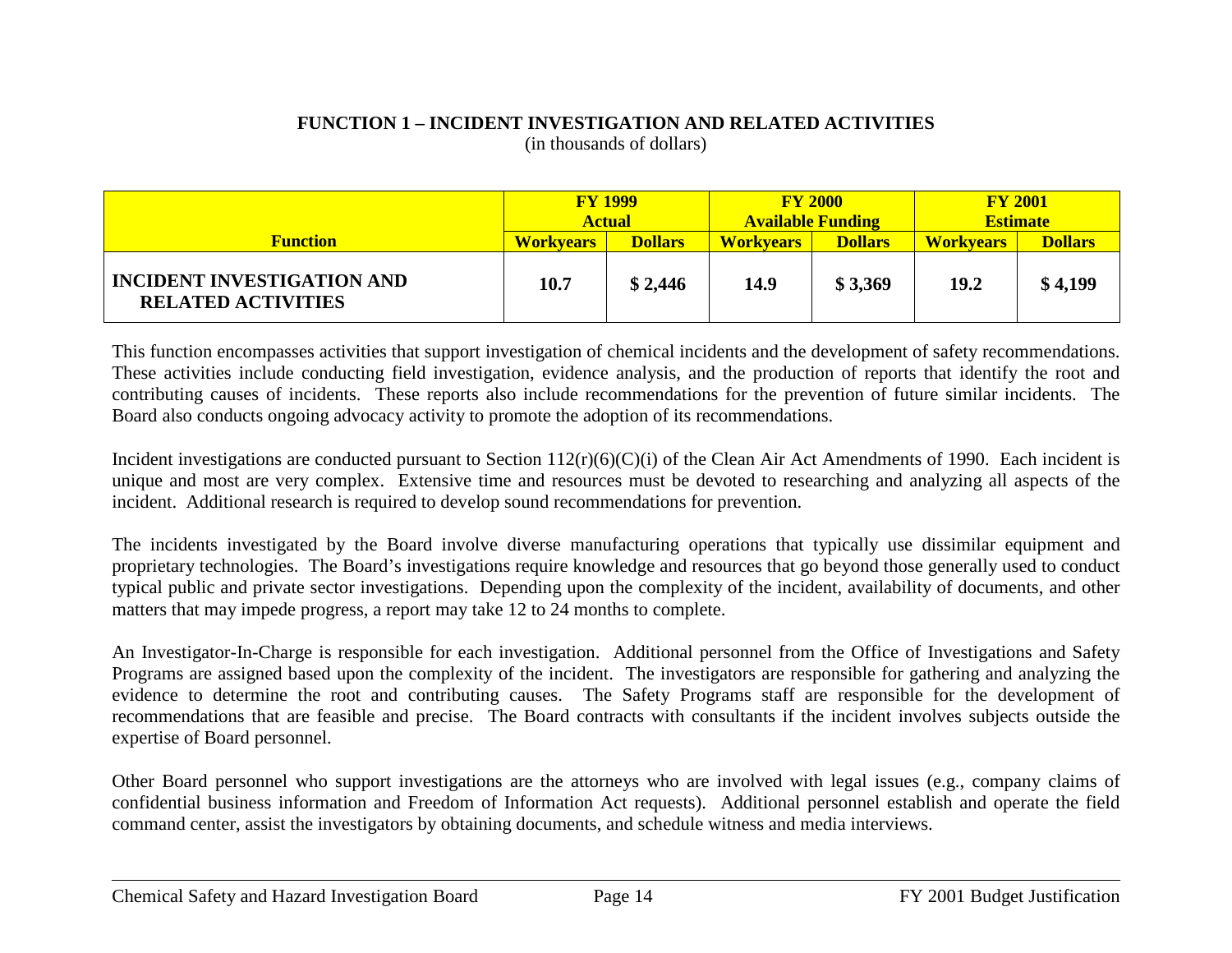Beginning in FY 2000, for each investigation the Board will issue a full investigation report and a companion incident report bulletin, which is a short summary of the longer report. Incident report bulletins are intended for general use, especially by audiences without technical backgrounds who will benefit from learning about the safety lessons identified in the report.

Board recommendations improve chemical safety if they are accepted and implemented by the appropriate public and private sector parties. To accomplish this, the Board has an effective outreach program that identifies the appropriate parties to receive recommendations, and disseminates the information to them. Outreach efforts involve meeting with stakeholders, preparation of journal articles, and making speeches to ensure the rationale and intent of the recommendations are clear and compelling.

Due to the complexity of incident investigations and the investment of time and resources associated with each investigation, the Board plans to carefully select a modest number of incidents to investigate in FY 2001. Based on data compiled to date, the Board expects to initiate four investigations in FY 2001. In addition to these four investigations, the Board expects to issue two final investigation reports and incident report bulletins for prior year investigations, and to follow-up on recommendations from previously issued reports.

In FY 2001 the Board will also assess the effectiveness of its procedure for determining which incidents to investigate, the protocol for conducting investigations, and the procedure for following up on recommendations arising from investigations.

For this function the Board projects the use of 19.2 workyears and \$4,199,000 in direct costs in FY 2001, compared to 14.9 workyears and \$3,369,000 in FY 2000.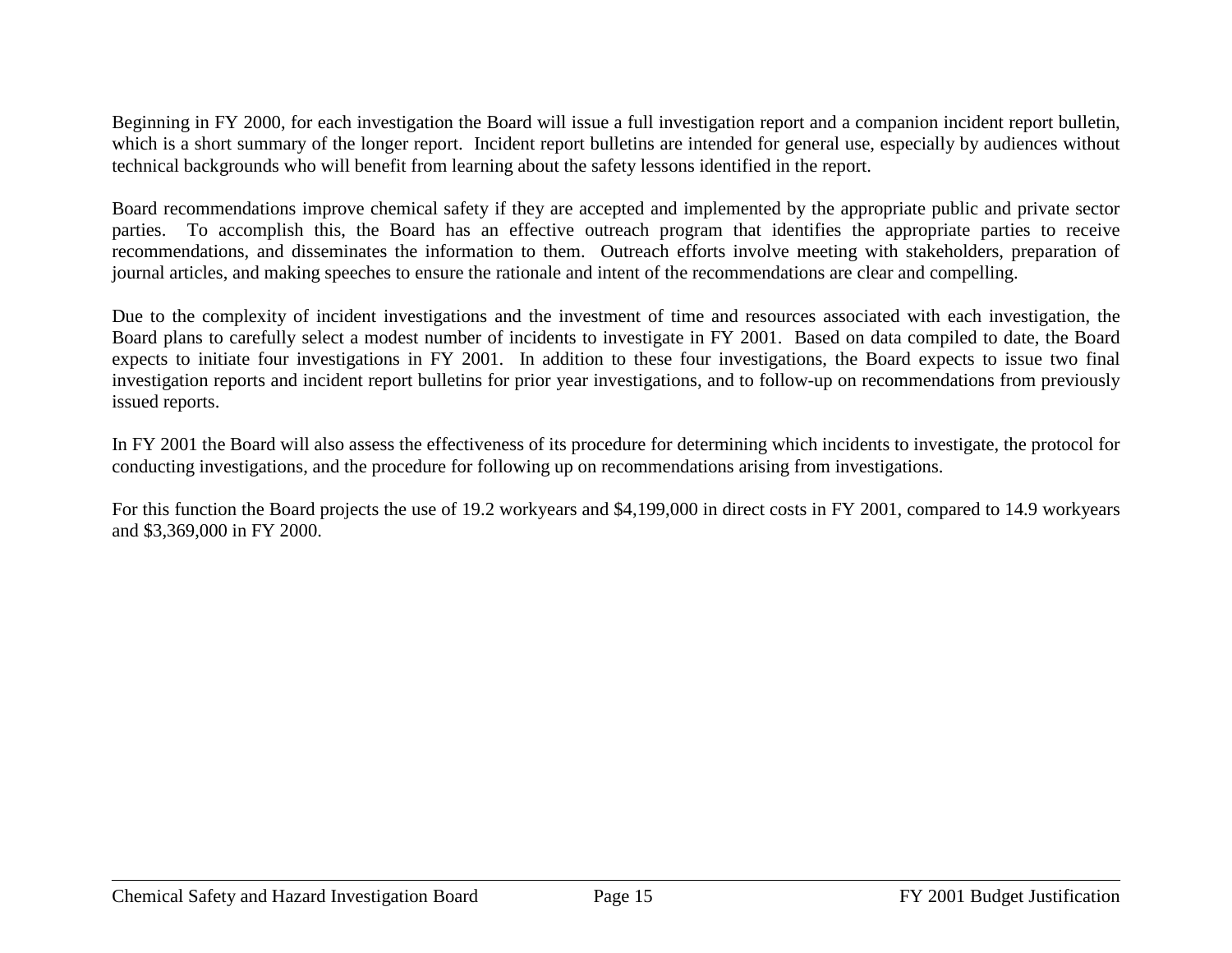#### **FUNCTION 2 – SPECIAL SAFETY STUDIES AND TECHNICAL GUIDANCE** (in thousands of dollars)

|                                                                | <b>FY 1999</b><br><b>Actual</b> |                | <b>FY 2000</b><br><b>Available Funding</b> |                | <b>FY 2001</b><br><b>Estimate</b> |                |
|----------------------------------------------------------------|---------------------------------|----------------|--------------------------------------------|----------------|-----------------------------------|----------------|
| <b>Function</b>                                                | <b>Workvears</b>                | <b>Dollars</b> | <b>Workvears</b>                           | <b>Dollars</b> | <b>Workvears</b>                  | <b>Dollars</b> |
| <b>SPECIAL SAFETY STUDIES AND</b><br><b>TECHNICAL GUIDANCE</b> | 1.0                             | \$284          | 2.9                                        | \$488          | 4.1                               | \$670          |

In the course of conducting investigations, the Board sometimes is alerted to the possibility of significant safety problems that are beyond the scope of any one particular investigation. As a result, the Board occasionally conducts safety studies to better understand the nature and causes of specific safety problems.

Safety studies complement investigations and offer an alternative, proactive means for promoting safety and preventing incidents. A safety study may have multiple goals, including development of recommendations, preparation of guidance materials for industry use, or compilation of resources for subsequent consultation by Board staff during an investigation where the problem has been noted. In FY 2000, the Board initiated one safety study, which is expected to be completed in FY 2001. In FY 2001, the board expects to initiate one new safety study.

This function also encompasses the development of technical products and services for stakeholders to assist them in improving chemical safety, and discrete activities to support development of such products and services or to support specific internal technical program operations within the Board. Work performed under this function may involve general information resource management activities having multi-office applicability, including data source identification, data acquisition, data management and analysis. Work also may be performed that relates to particular projects, such as gathering background data to aid in preparation of investigation reports, development of specific Board recommendations, or conducting specific safety studies.

For this function the Board projects the use of 4.1 workyears and \$670,000 in direct costs in FY 2001, compared to 2.9 workyears and \$488,000 in FY 2000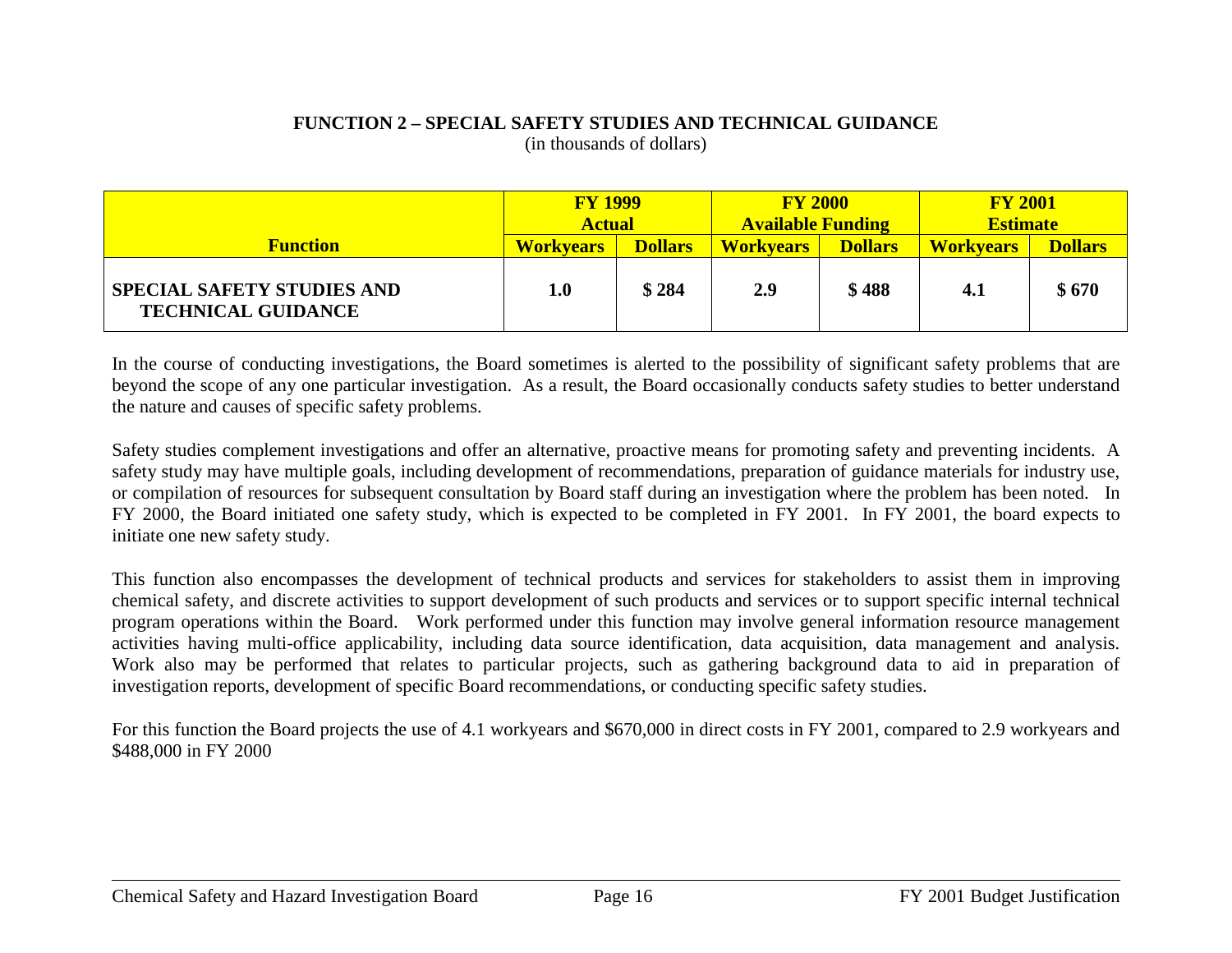#### **FUNCTION 3 – TECHNICAL INFORMATION AND ASSISTANCE** (in thousands of dollars)

| <b>Function</b>                                       | <b>FY 1999</b><br><b>Actual</b> |                | <b>FY 2000</b><br><b>Available Funding</b> |                | <b>FY 2001</b><br><b>Estimate</b> |                |
|-------------------------------------------------------|---------------------------------|----------------|--------------------------------------------|----------------|-----------------------------------|----------------|
|                                                       | <b>Workvears</b>                | <b>Dollars</b> | <b>Workvears</b>                           | <b>Dollars</b> | <b>Workvears</b>                  | <b>Dollars</b> |
| <b>TECHNICAL INFORMATION AND</b><br><b>ASSISTANCE</b> | 4.1                             | \$1,008        | 2.3                                        | \$602          | 2.7                               | \$730          |

This function encompasses compilation, analysis and dissemination of information for internal use by Board staff, as well as for a variety of external audiences to keep them informed about both the routine and non-routine activities of the Board.

One major activity under this function is the Board's incident operations center that receives and analyzes incident information, monitors the progress of incidents in their early stages while the Board is determining its appropriate response, and notifies interested parties of unfolding events. The Board currently relies on the National Response Center (NRC) for initial screening and official notification of incidents, but the Board also uses an electronic, real-time media monitoring service to monitor incidents. In addition, the Board regularly receives incident notification from groups such as the media, labor, and state and federal agencies.

A second major activity under this function is the delivery of technical information and educational material to members of the Legislative and Executive branches, technical audiences (e.g., industry, labor, state agencies), and the general public. The means of dissemination may be electronic, print, or direct in the form of presentations and meetings involving Board personnel. It also includes information delivered via the Board's website, which is the source of the Board's Chemical Incident Reports Center (CIRC) that became operational in FY 2000. The CIRC provides near real-time details, distilled from information received from a number of external sources (e.g., media reports), on select incidents that have come to the Board's attention

In FY 2001 the Board plans to automate the receiving process of NRC incident reports, enabling the Board to use this information to support the selection of incidents for investigation, and to track the incidents the Board cannot investigate. The Board will also assess the use and perceived value of the CIRC, and implement modifications as needed. In addition, the Board will design and implement communication strategies to ensure appropriate awareness of investigation reports and their recommendations.

For this function the Board projects the use of 2.7 workyears and \$730,000 in direct costs in FY 2001, compared to 2.3 workyears and \$602,000 in FY 2000.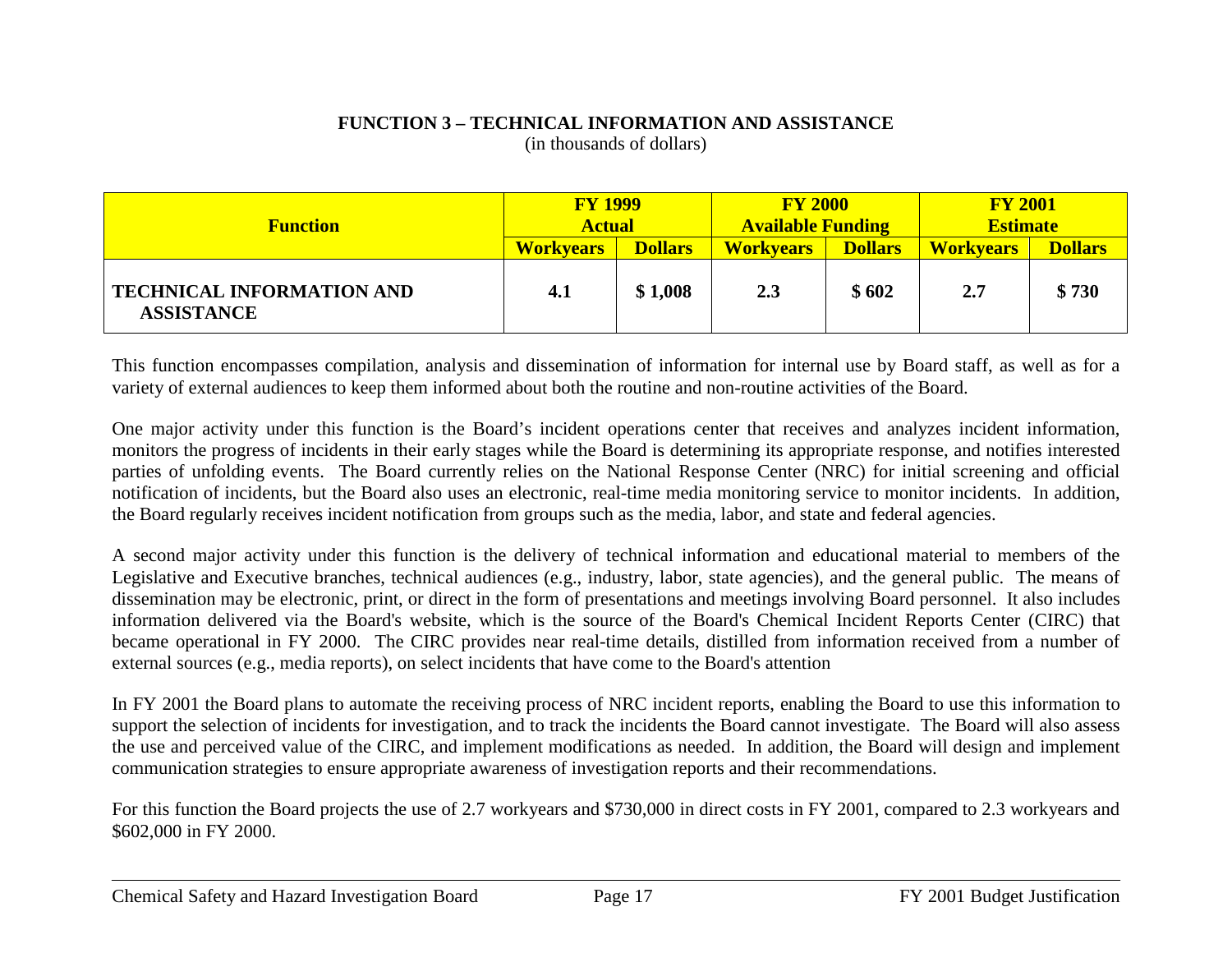#### **FUNCTION 4 – RECURRING REPORTS AND SERVICES** (in thousands of dollars)

|                                       | <b>FY 1999</b><br><b>Actual</b> |                | <b>FY 2000</b><br><b>Available Funding</b> |       | <b>FY 2001</b><br><b>Estimate</b>  |       |
|---------------------------------------|---------------------------------|----------------|--------------------------------------------|-------|------------------------------------|-------|
| <b>Function</b>                       | <b>Workvears</b>                | <b>Dollars</b> | <b>Dollars</b><br><b>Workvears</b>         |       | <b>Dollars</b><br><b>Workvears</b> |       |
| <b>RECURRING REPORTS AND SERVICES</b> | 1.5                             | \$334          | 0.8                                        | \$101 | 1.0                                | \$122 |

This function encompasses staff time charged to preparing administrative reports submitted to the Congress, such as the Board's Annual Report, budget materials, performance plan and performance report, and the Board's annual financial statements.

For this function the Board projects the use of 1.0 workyears and \$122,000 in direct costs in FY 2001, compared to 0.8 workyears and \$101,000 in FY 2000.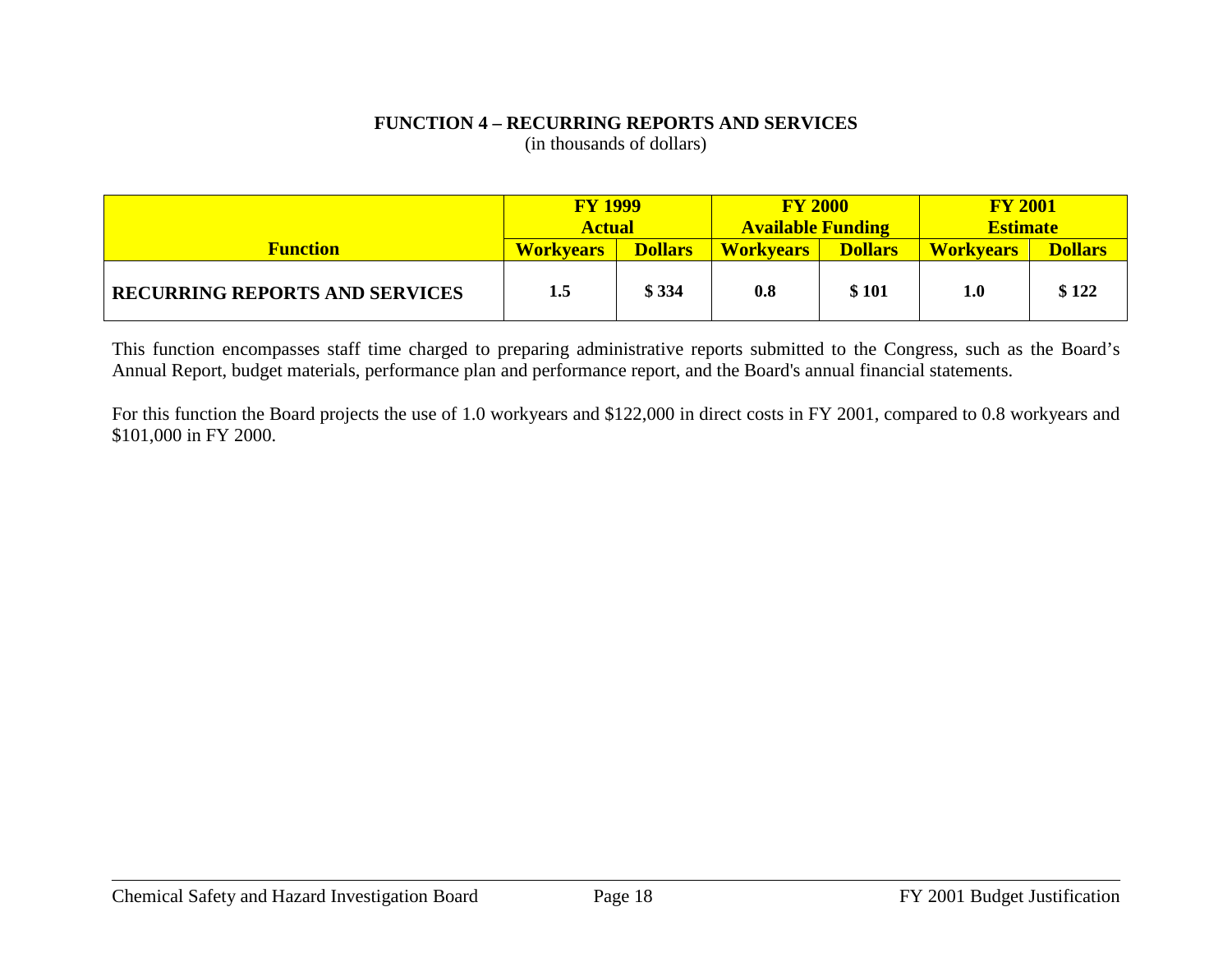#### **FUNCTION 5 – EXECUTIVE DIRECTION** (in thousands of dollars)

|                            | <b>FY 1999</b><br><b>Actual</b> |                | <b>FY 2000</b><br><b>Available Funding</b> |                | <b>FY 2001</b><br><b>Estimate</b> |                |
|----------------------------|---------------------------------|----------------|--------------------------------------------|----------------|-----------------------------------|----------------|
| <b>Function</b>            | <b>Workvears</b>                | <b>Dollars</b> | <b>Workvears</b>                           | <b>Dollars</b> | <b>Workvears</b>                  | <b>Dollars</b> |
| <b>EXECUTIVE DIRECTION</b> | 5.7                             | \$1,037        | 8.2                                        | \$1,059        | 8.3                               | \$1,092        |

This function encompasses general management activities (e.g., planning and evaluating Board-wide operations) performed by the Board's Chief Executive Officer, the Chief Operating Officer, the Executive Officer (responsible for execution of administrative functions), the Board Members, and those individuals responsible for directing the work of the Board's program offices. The planning may be strategic in nature, or may focus on discrete matters raised in the course of special operational improvement studies (e.g., internal control study). Work performed under this function also includes that done by other staff which benefits the entire Board, such as providing legal guidance on ethics matters and compliance with applicable laws (e.g., Privacy Act, Freedom of Information Act), establishment of formalized interagency relationships to facilitate mission accomplishment, and liaison with the Office of Management and Budget for fiscal and strategic planning/performance reporting matters and with the General Accounting Office for programmatic audit matters.

In FY 2000, Board Members assumed a management direct role. Board Members now review and approve major documents setting forth operational strategies, resource requirements and achievements of the Board. Board Members also now conduct monthly public meetings pursuant to The Government in the Sunshine Act. The Board Members will continue to have a direct role in Board management and hold monthly public meetings in FY 2001.

In FY 2001 the Board will finalize interagency memoranda of understanding drafted in FY 2000, thereby further formalizing how it does business and how it may obtain assistance from other federal organizations. In addition to establishing clear procedures for dealing with other agencies, the Board also will notify the public as to how it will conduct its business with them. This will occur through the issuance of proposed regulations addressing a variety of rules that impact the Board's stakeholders, including how and when it will release information, and how it will conduct its public meetings. In FY 2001 the Board will assess itself to determine if it has an adequate internal control structure.

For this function the Board projects the use of 8.3 workyears and \$1,092,000 in direct costs in FY 2001, compared to 8.2 workyears and \$1,059,000 in FY 2000.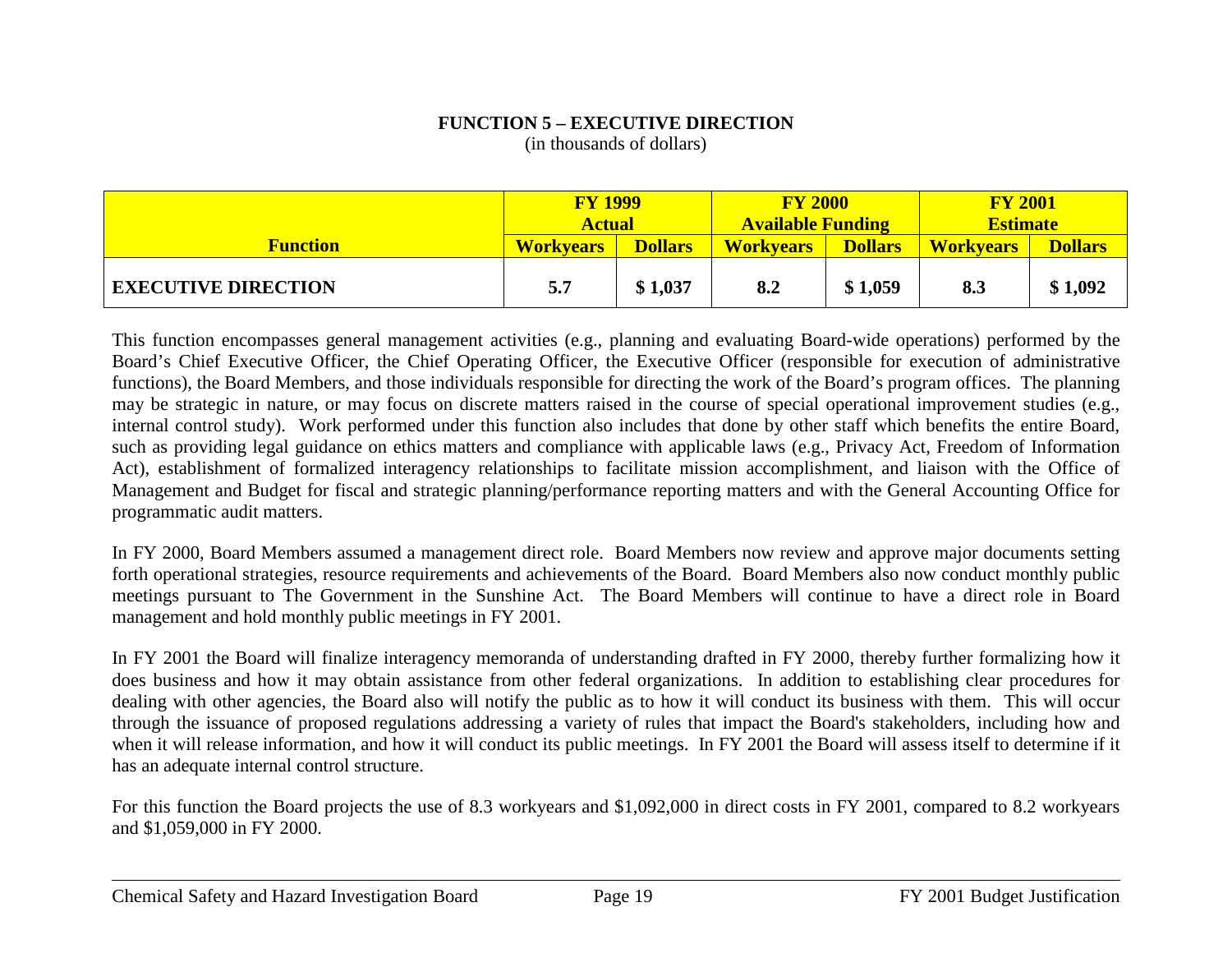#### **INDIRECT COSTS**<sup>1</sup>

(in thousands of dollars)

|                                                                                                                                                              | <b>FY 1999</b><br><b>Actual</b> |                | <b>FY 2000</b><br><b>Available Funding</b> |         | <b>FY 2001</b><br><b>Estimate</b> |                |
|--------------------------------------------------------------------------------------------------------------------------------------------------------------|---------------------------------|----------------|--------------------------------------------|---------|-----------------------------------|----------------|
| <b>Categories</b>                                                                                                                                            | <b>Workyears</b>                | <b>Dollars</b> | <b>Workyears Dollars</b>                   |         | <b>Workyears</b>                  | <b>Dollars</b> |
| 1 - Personnel Costs                                                                                                                                          | 3.8                             | \$278          | 6.2                                        | \$439   | 6.7                               | \$545          |
| A. Board Member Support<br><b>Information Technology Infrastructure</b><br>Β.<br><b>General Support to Staff</b><br>C.<br>D. Other Administrative Operations |                                 |                |                                            |         |                                   |                |
| 2 - Nonpersonnel Costs                                                                                                                                       |                                 | \$1,113        |                                            | \$1,912 |                                   | \$1,642        |
| A. Travel                                                                                                                                                    |                                 | 18             |                                            | 20      |                                   | 21             |
| <b>B.</b> Transportation of Things                                                                                                                           |                                 |                |                                            |         |                                   |                |
| C. Space Rental                                                                                                                                              |                                 | 356            |                                            | 733     |                                   | 523            |
| D. Communications, Utilities, and Miscellaneous Charges                                                                                                      |                                 | 208            |                                            | 233     |                                   | 171            |
| E. Printing and Reproduction                                                                                                                                 |                                 | 6              |                                            |         |                                   |                |
| F. Other Services                                                                                                                                            |                                 | 324            |                                            | 591     |                                   | 589            |
| <b>Supplies and Materials</b><br>G.                                                                                                                          |                                 | 80             |                                            | 61      |                                   | 64             |
| H. Equipment                                                                                                                                                 |                                 | 121            |                                            | 268     |                                   | 273            |
| I. Land and Structures                                                                                                                                       |                                 |                |                                            |         |                                   |                |
| <b>TOTALS</b>                                                                                                                                                | 3.8                             | \$1,391        | 6.2                                        | \$2,351 | 6.7                               | \$2,187        |

<sup>1</sup> Indirect costs are costs that support the Board, but are not tied directly to a function.

<sup>2</sup> FY 1999 Dollars have been restated to reflect the methodology of cost allocation used for FY 2000 and FY 2001. Specifically, all costs associated with space rental, communications, utilities, and miscellaneous charges are reflected as indirect costs.

This function encompasses all administrative operations (e.g., human resources, finance and budget, clerical services), whether performed by Board staff or under their direction by vendors. In addition to the work of employees assigned full-time to administrative operations, other employees may charge staff time to this function for work involving Board-wide administrative matters, such as participating in regularly scheduled briefings for Board Members, and monthly public meetings. Finally, this